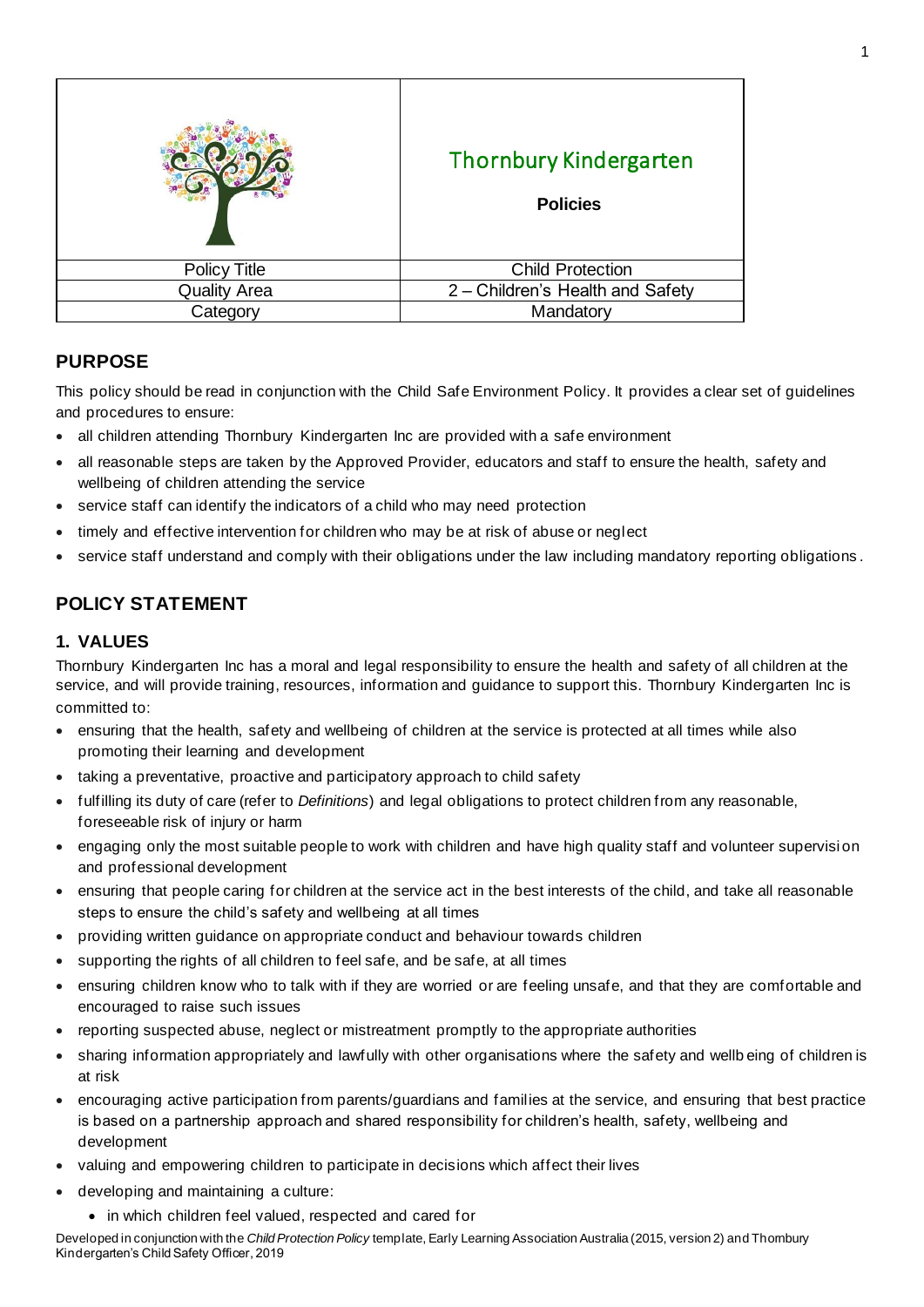- that supports all persons to safely disclose risks of harm to children
- which respects diversity in cultures and child rearing practices while keeping child safety paramount
- promotes children's development and wellbeing

## **2. SCOPE**

This policy applies to the Approved Provider, Nominated Supervisor, Certified Supervisor, educators, staff, students on placement, volunteers, parents/guardians, children and others attending the programs and activities of Thornbury Kindergarten Inc, including during offsite excursions and activities.

## **3. BACKGROUND AND LEGISLATION**

### **Background**

"Every child has the right to live a full and productive life. It is up to all of us to ensure our children grow up in environments that build confidence, friendship, security and happiness, irrespective of a person's family circumstances and background" (*Protecting the safety and wellbeing of children and young people* – refer to *Sources*). The protection of children, one of the most vulnerable groups in society, is a shared community responsibility and involves ensuring that all children are safe, their needs are met and the possibility of child abuse is minimised.

The *Children, Youth and Families Act 2005* (CYFA) provides the legislative basis for the provision of services to vulnerable children, young people and their families, and places children's best interests at the heart of decisionmaking and service delivery. Under the *Education and Care Services National Regulations 2011*, the Approved Provider must ensure that all educators and staff are familiar with current policies and procedures with regard to child protection, including state and territory legislative responsibilities and their obligations under these laws (Regulation 84).

Under section 182 of the *Children, Youth and Families Act 2005*, a person registered under the *Education Training and Reform Act 2006* (as amended in 2014), or who has been granted permission to teach under that Act, is designated as a mandatory reporter. From 1 March 2019, early childhood workers and other persons at a children's service licensed under the *Children's Services Act 1996* or an early childhood education and care service approved under the *Education and Care Services National Law Act 2010* will be obligated to undertake mandatory reporting (refer to *Definitions*) of any concerns of child abuse and neglect.

"Mandated staff members must make a report to Child Protection as soon as practicable after forming a belief on reasonable grounds (refer to *Definitions*) that a child or young person is in need of protection from significant harm as a result of abuse [refer to *Definitions –* Child abuse] and the child's parents are unable or unwilling to protect the child" (Protecting the safety and wellbeing of children and young people – refer to Sources).

Early childhood educators, in daily contact with children and their families, are well placed to observe when a child appears to be at risk of harm arising from abuse. Services have a duty of care (refer to *Definitions*) to act immediately to protect and preserve the safety and wellbeing of the children in their care. Any person who believes, on reasonable grounds (refer to *Definitions*), that a child is in need of protection may report their concerns to Child Protection (refer to *Definitions*) (*Protecting the safety and wellbeing of children and young people* – refer to *Sources*).

## **Legislation and standards**

Relevant legislation and standards include but are not limited to:

- *Children, Youth and Families Act 2005* (Vic)
- *Child Wellbeing and Safety Act 2005* (Vic)
- *Charter of Human Rights and Responsibilities Act 2006* (Vic)
- *Education and Care Services National Law Act 2010* (Vic): Sections 165, 166, 167
- *Education and Care Services National Regulations 2011* (Vic): Regulations 84, 85, 86, 99, 100, 101, 102, 168(2)(h)
- Education Training and Reform Act 2006 (Vic) (As amended in 2014)
- *Family Law Act 1975*
- *National Quality Standard*, Quality Area 2: Children's Health and Safety

Standard 2.1: Each child's health is promoted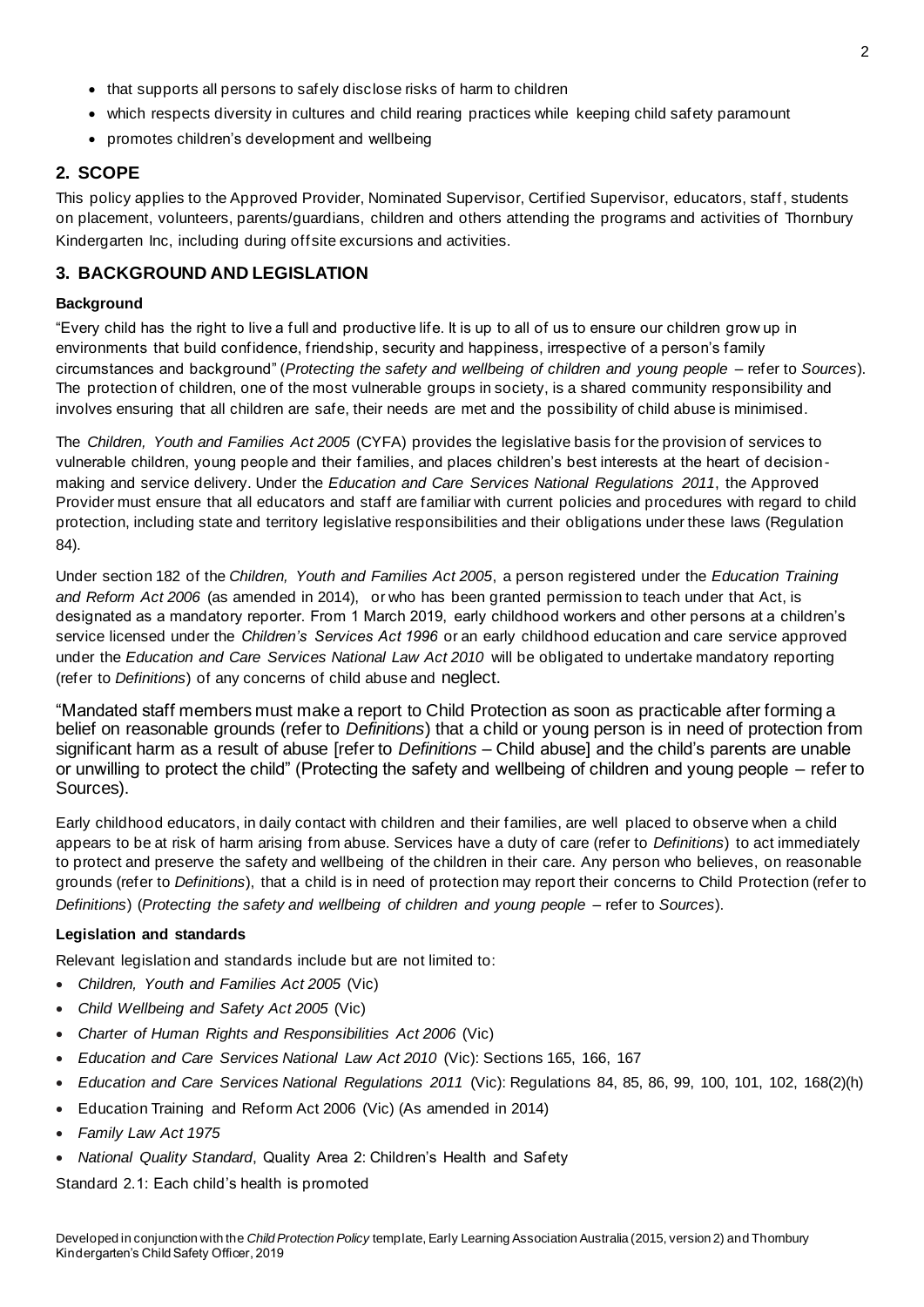Element 2.1.1: Wellbeing and comfort; each child's wellbeing and comfort is provided for, including appropriate opportunities to meet each child's need for sleep, rest and relaxation.

Element 2.1.2: Health practices and procedures; Effective illness and injury management and hygiene practices are promoted and implemented.

Element 2.1.3: Healthy lifestyle; Healthy eating and physical activity are promoted and appropriate for each child.

Standard 2.2: Safety; each child is protected

Element 2.2.1: Supervision; at all times, reasonable precautions and adequate supervision ensure children are protected from harm and hazard

Element 2.2.2: Incident and emergency management; Plans to effectively manage incidents and emergencies are developed in consultation with relevant authorities, practised and implemented

Element 2.2.3: Child protection; Management, educators and staff are aware of their roles and responsibilities to identify and respond to every child at risk of abuse or neglect.

• *National Quality Standard*, Quality Area 5: Relationships with Children

Standard 5.1: Relationships between educators and children; Respectful and equitable relationships are maintained with each child.

Element 5.1.1: Positive educator to child interactions; Responsive and meaningful interactions build trusting relationships which engage and support each child to feel secure, confident and included.

Element 5.1.2: Dignity and rights of the child; the dignity and rights of every child are maintained.

- *Working with Children Act 2005* (Vic)
- *Working with Children Regulations 2006* (Vic)
- *The Child Safe Standards*: https://ccyp.vic.gov.au/child-safety/being-a-child-safe-organisation/the-child-safestandards/

The most current amendments to listed legislation can be found at:

- Victorian Legislation Victorian Law Today: http://www.legislation.vic.gov.au/
- Commonwealth Legislation ComLaw: http://www.comlaw.gov.au/

## **4. DEFINITIONS**

The terms defined in this section relate specifically to this policy. For commonly used terms e.g. Approved Provider, Nominated Supervisor, Regulatory Authority etc. refer to the General Definitions section of the PolicyWorks manual provided in each foyer.

**Abuser:** A person who mistreats and/or harms a child or young person.

**Abuse:** see Child abuse definition below

**Bullying:** Repeated verbal, physical, social or psychological behaviour that is harmful and involves the misuse of power by an individual or group towards one or more persons<sup>1</sup>. Bullying occurs when one or more people deliberately and repeatedly upset or hurt another person, damage their property, reputation or social acceptance.

**Child:** In Victoria, under the *Children, Youth and Families Act 2005*, a child or young person is a person under 18 years of age.

**Child abuse:** (In the context of this policy) refers to an act or omission by an adult that endangers or impairs a child's physical and/or emotional health or development. Child abuse can be a single incident but often takes place over time. Abuse, neglect and maltreatment (refer to *Definitions*) are generic terms used to describe situations in which a child may need protection. Child abuse includes any and all of the following:

• **Physical abuse:** Physical abuse can occur when a person intentionally or recklessly uses physical force against, with or in the presence of a child without their consent, which causes, or could cause the child harm. Physical abuse can also occur when someone intentionally or recklessly causes a child to believe that physical force is about to be used against them without their consent. Physical abuse can include hitting, punching, kicking, pushing

<sup>1</sup> www.bullyingnoway.gov.au

Developed in conjunction with the *Child Protection Policy* template, Early Learning Association Australia (2015, version 2) and Thornbury Kindergarten's Child Safety Officer, 2019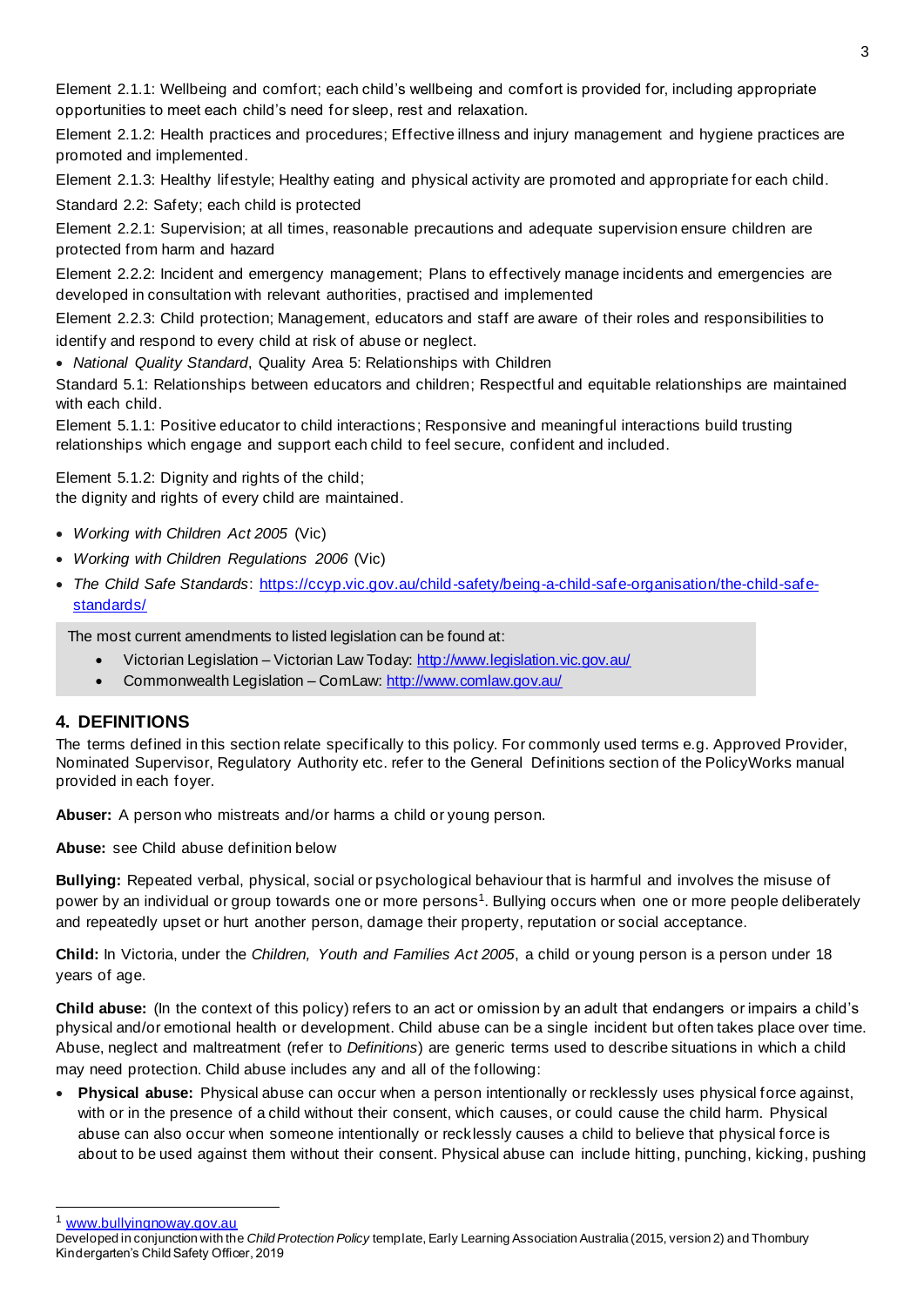or throwing something that strikes a child. It also includes behaviour, such as word s or gestures, that causes a child to believe that they are about to suffer physical abuse.<sup>2</sup>

- **Sexual abuse:** Sexual abuse encompasses a broad range of behaviours involving a sexual element that are committed against, with or in the presence of a child. Behaviour that could amount to sexual abuse spans a broad range of behaviours from sexual misconduct to a sexual offence. A sexual offence will generally encompass any sexual encounter that involves a child. This abuse may involve contact, like touching or penetration. It also includes behaviours that do not involve contact like 'flashing', possessing child abuse material or grooming. A full list of the relevant sexual offences is set out in clause 1 of Schedule 1 to the Sentencing Act 1991. Sexual misconduct is another type of abuse and includes a variety of sexualised behaviours with or towards children. This could include inappropriate conversations of a sexual nature, comments that express a desire to act in a sexual manner, or in some cases, behaviour that crosses a professional boundary such as having or seeking to establish an inappropriate or overly familiar relationship with a child. <sup>3</sup>
- **Emotional and psychological abuse:** The infliction of emotional or psychological harm is one of the most common forms of child abuse. This may involve conveying to a child that they are worthless, unloved, inadequate or rejected, or causing a child to frequently feel frightened or in danger. Emotional or psychological abuse often diminishes a child's sense of identity, dignity and self-worth, and the impact can be chronic and debilitating.<sup>4</sup>
- **Neglect:** Neglect is another form of child abuse. Neglect is a failure on the part of a caregiver to provide sufficient attention, responsiveness and protection that is appropriate to the basic needs of a child to ensure that these needs are met. Neglect includes failure to provide adequate health care, supervision, clothing, nutrition or housing, as well as failing to meet a child's physical, emotional, social, educational and safety needs. $^{\rm 5}$
- **Exposure to domestic/family violence:** When children and young people witness or experience the chronic, repeated domination, coercion, intimidation and victimisation of one person by another through physical, sexual and/or emotional means within intimate relationships (adapted from the Australian Medical Association definition).

**Child FIRST/Orange Door<sup>6</sup> :** A Victorian community-based intake and referral service linked with Family Services. Child FIRST/Orange Door ensures that vulnerable children, young people and their families are effectively linked to relevant services, including Child Protection. https://services.dhhs.vic.gov.au/child-protection-contacts

**Child sex offender:** Someone who sexually abuses children, and who may or may not have prior convictions.

**Child protection:** The term used to describe the whole-of-community approach to the prevention of harm to children. It includes strategic action for early intervention, for the protection of those considered most vulnerable and for responses to all forms of abuse.

**Child Protection Service** (also referred to as Child Protection): The statutory child protection service provided by the Victorian Department of Health and Human Services, to protect children and young people at risk of abuse and neglect. This service also works closely with Family Services (including Child FIRST/Orange Door/Orange Door) to support the assessment and engagement of vulnerable children and families in community -based https://services.dhhs.vic.gov.au/child-protection-contacts

**Code of conduct:** A set of rules or practices that establish a standard of behaviour to be followed by individuals and organisations. A code of conduct defines how individuals should behave towards each other and towards other organisations and individuals in the community (refer to *Code of Conduct Policy*).

**Disclosure:** (In the context of this policy) refers to a statement that a child or young person makes to another person that describes or reveals abuse.

**Domestic/family violence:** The repeated use of violent, threatening, coercive or controlling behaviour by an individual against a family member(s) or someone with who they have or have had an intimate relationship, including carers.

**Duty of care:** A common law concept that refers to the responsibilities of organisations to provide people with an adequate level of protection against harm and all reasonable foreseeable risk of injury. In the context of this policy,

<sup>2</sup> https://ccyp.vic.gov.au/assets/resources/CSSGuideFinalV4-Web-New.pdf

<sup>3</sup> https://ccyp.vic.gov.au/assets/resources/CSSGuideFinalV4-Web-New.pdf

<sup>4</sup> https://ccyp.vic.gov.au/assets/resources/CSSGuideFinalV4-Web-New.pdf

<sup>5</sup> https://ccyp.vic.gov.au/assets/resources/CSSGuideFinalV4-Web-New.pdf

<sup>6</sup> Child FIRST, as the access point for family services, is progressively transitioning to the name The Orange Door https://services.dhhs.vic.gov.au/child-first-and-family-services

Developed in conjunction with the *Child Protection Policy* template, Early Learning Association Australia (2015, version 2) and Thornbury Kindergarten's Child Safety Officer, 2019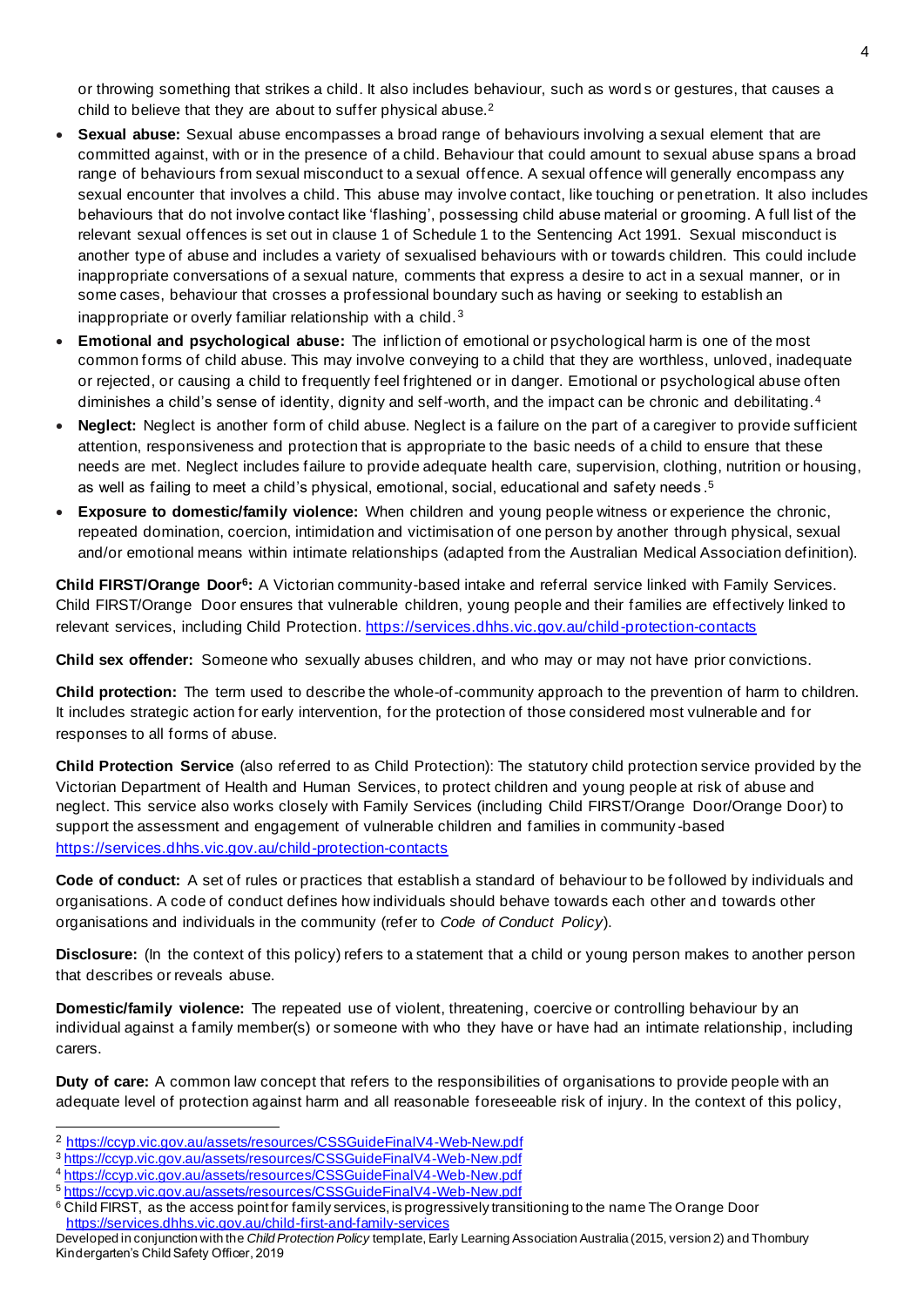duty of care refers to the responsibility of education and care services to provide children with an adequate level of care and protection against foreseeable harm and injury.

**Maltreatment:** (In the context of this policy) refers to physical and/or emotional mistreatment, and/or lack of care of the child. Examples include sexual abuse, the witnessing of family violence and any non-accidental injury to a child.

**Mandatory reporting:** Refers to the legal requirement of certain professional groups to report a reasonable belief of child physical or sexual abuse to child protection authorities.<sup>7</sup>

From 1 March 2019 early childhood staff members will be mandated to report a reasonable belief of child physical or sexual abuse. Mandated staff members must make a report to Child Protection, if:

- In the course of practising their profession or carrying out duties in their office, position or employment,
- They form a reasonable belief, that a child has been or is at risk of significant harm, as a result of physical or sexual abuse, and
- The child's parents have not protected or are unlikely to protect the child from that abuse. $8$

Mandatory reporters must report the abuse/neglect to police, by calling 000, if the offence requires immediate police attention or; Child Protection Authorities on 13 12 78 if they suspect, on reasonab le grounds, that a child is suffering abuse or neglect, or wish to discuss their concerns about a child or young person. Early childhood staff members are also required to inform the Quality Assessment and Regulation Division, Department of Education and Training and the Victorian Institute of Teaching.

**Neglect:** see Child abuse definition above.

**Negligence:** Doing, or failing to do something that a reasonable person would, or would not do in a certain situation, and which causes another person damage, injury or loss as a result.

**Notifiable complaint:** A complaint that alleges a breach of the Act or Regulation, or alleges that the health, safety or wellbeing of a child at the service may have been compromised. Any complaint of

this nature must be reported by the Approved Provider to the secretary of DET within 24 hours of the complaint being made (Section 174(2)(b), Regulation 176(2)(b)). If the Approved Provider is unsure whether the matter is a notifiable complaint, it is good practice to contact DET for confirmation. Written reports to DET must include:

- details of the event or incident
- the name of the person who initially made the complaint
- if appropriate, the name of the child concerned and the condition of the child, including a medical or incident report (where relevant)
- contact details of a nominated member of the Grievances Subcommittee/investigator
- any other relevant information.

Written notification of complaints must be submitted using the appropriate forms, which can be found on the ACECQA website: www.acecqa.gov.au

**Offender:** A person who mistreats and/or harms a child or young person.

**Perpetrator:** A person who mistreats and/or harms a child or young person.

**Reasonable grounds:** A person may form a belief on reasonable grounds that a child or young person is in need of protection after becoming aware that the child or young person's health, safety or wellbeing is at risk and the child's parents/guardians are unwilling or unable to protect them. There may be reasonable grounds for forming such a belief if:

- a child or young person states that they have been physically or sexually abused
- a child or young person states that they know someone who has been physically or sexually abused (sometimes the child may be referring to themselves)
- someone who knows the child or young person states that the child or young person has been physically or sexually abused

<sup>7</sup> https://providers.dhhs.vic.gov.au/mandatory-reporting

<sup>8</sup> https://providers.dhhs.vic.gov.au/mandatory-reporting

Developed in conjunction with the *Child Protection Policy* template, Early Learning Association Australia (2015, version 2) and Thornbury Kindergarten's Child Safety Officer, 2019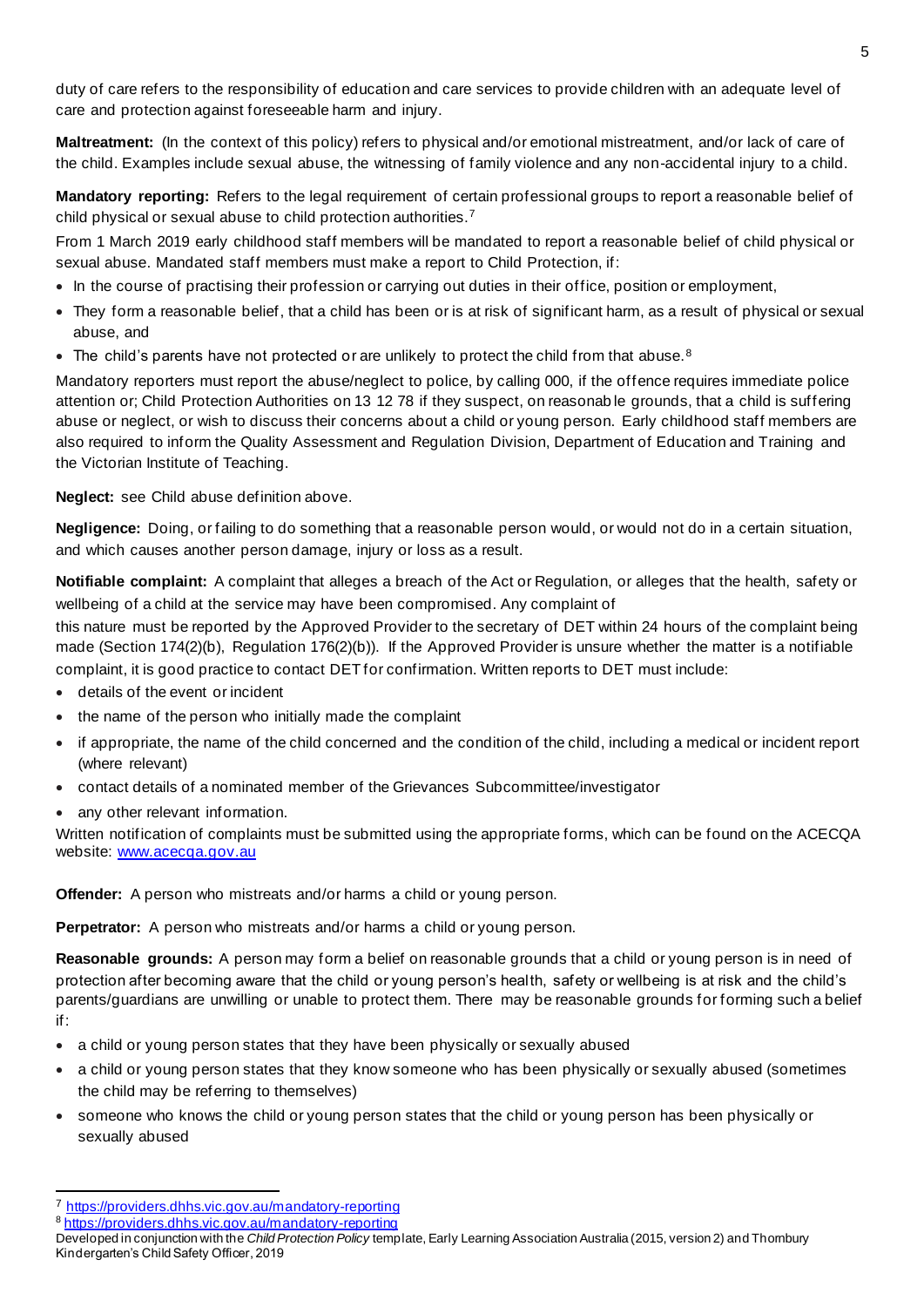- a child shows signs of being physically or sexually abused (see details in Appendix 2 of *Protecting the safety and wellbeing of children and young people* – refer to *Sources*)
- the person is aware of persistent family violence or parental substance misuse, psychiatric illness or intellectual disability that is impacting on the child or young person's safety, stability or development
- the person observes signs or indicators of abuse, including non-accidental or unexplained injury, persistent neglect, poor care or lack of appropriate supervision
- a child's/young person's actions or behaviour may place them at risk of significant harm and the parents/guardians are unwilling or unable to protect the child.

**Reportable allegation:** Any information that leads a person to form a 'reasonable belief' that a person has committed reportable conduct.

**Reportable conduct:** Under the Victorian Reportable Conduct Scheme the head of an organisation is responsible to have in place systems to prevent child abuse and to ensure allegations can be brought to the attention of appropriate persons for investigation and response. There are five types of 'reportable conduct listed in the *Child Wellbeing and Safety Act 2005*:

- 1. sexual offences (against, with or in the presence of, a child)
- 2. sexual misconduct (against, with or in the presence of, a child)
- 3. physical violence (against, with or in the presence of, a child)
- 4. behaviours that causes significant emotional and psychological harm
- 5. significant neglect.

The Approved Provider is responsible for:

- notifying the Commission for Children and Young People (CCYP) within three business days of becoming aware of a reportable allegation
- investigating an allegation subject to police clearance on criminal matters or matters involving family violence
- providing the Commission detailed information about the reportable allegation and any action you have taken within 30 calendar days
- notifying the Commission of the investigation findings and any disciplinary action the head of entity has taken (o r the reasons no action was taken). See https://ccyp.vic.gov.au for more details.

**Serious incident:** A children's service is required to notify the regulatory authority, DET within 24 hours of becoming aware of a serious incident (Section 174(2)(a) and Regulation 176(2)(a)).

A serious incident (regulation 12) is defined as any of the following:

- the death of a child while being cared for or educated by the service or following an incident while being educated and cared for by the service
- any incident involving injury or trauma to a child while that child is being educated and cared for, which:
	- a reasonable person would consider urgent medical attention from a registered medical practitioner; or
	- the child attended or ought reasonably to have attended a hospital e.g. broken limb; or
	- any incident involving serious illness of a child while that child is being educated and cared for by a service for which the child attended, or ought reasonably to have attended, a hospital e.g. severe asthma attack, seizure or anaphylaxis
	- − NOTE: In some cases (e.g. remote and rural locations) a General Practitioner conducts consultations from the hospital site. Only treatment related to serious injury, illness or trauma is required to be notified, not other health matters; or
	- any emergency for which emergency services attended
	- − NOTE: This means an incident, situation or event where there is an imminent or severe risk to the health, safety or wellbeing of a person at an education and care service. It does not mean an incident where emergency services attended as a precaution; or
	- a child appears to be missing or cannot be accounted for at the service; or
	- a child appears to have been taken or removed from the service in a manner that contravenes the National Regulations; or
	- a child is mistakenly locked in or locked out of the service, premises or any part of the premises.

Notify the regulatory authority of serious incidents online through the NQA IT system: https://www.acecqa.gov.au/resources/national-quality-agenda-it-system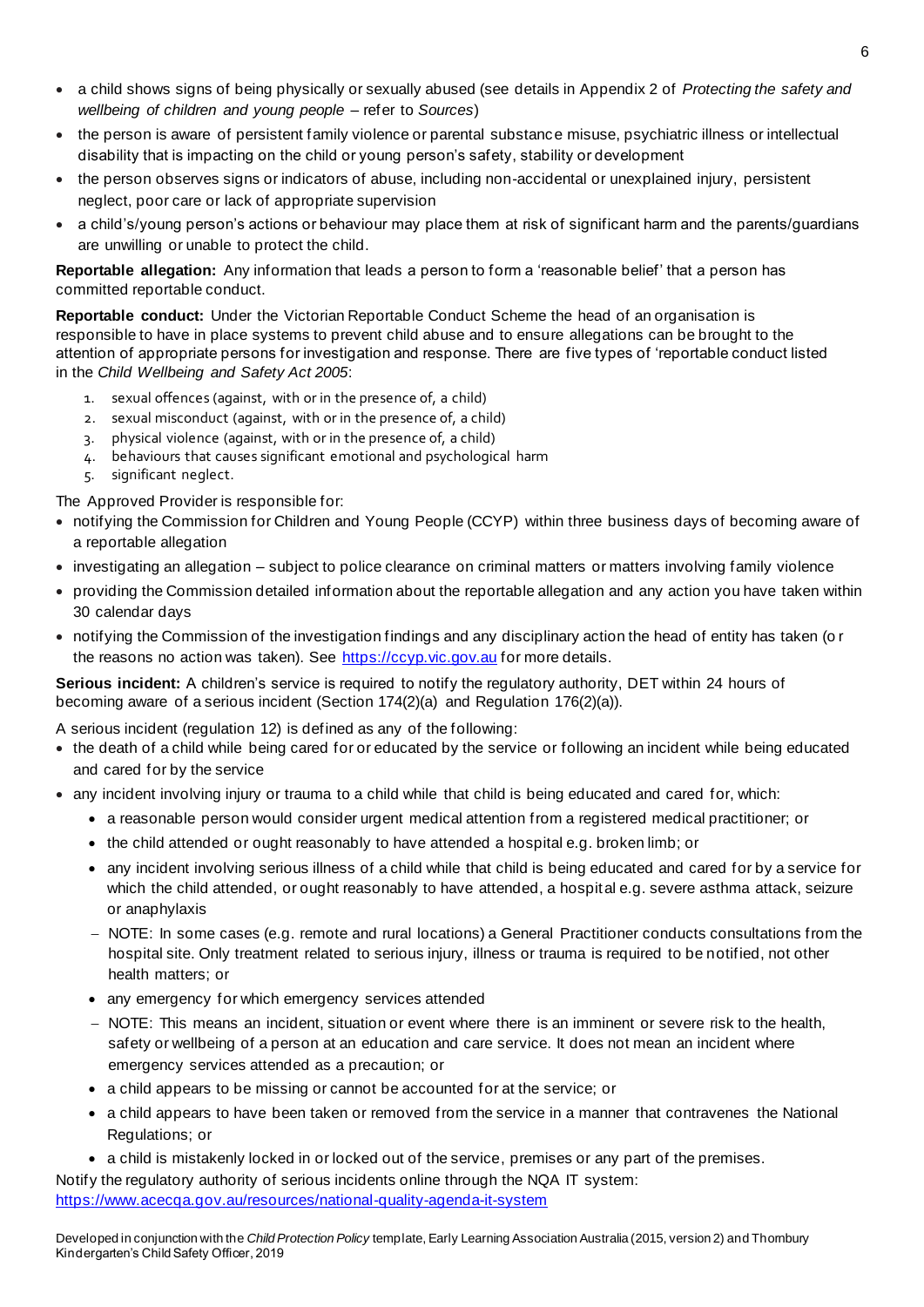Download the incident, injury, trauma and illness record template to record any supporting evidence or other (nonserious) incidents from: https://www.acecqa.gov.au/media/22726

**Voluntary (non-mandated) notification:** A notification to the Child Protection Service by a person who believes that a child is in need of protection. Section 183 of the *Children, Youth and Families Act 2005* states that any person who believes, on reasonable grounds, that a child is in need of protection, may notify a protective intervener of that belief and of the reasonable grounds that the belief is based on. Under this part of the Act, notifications are made out of moral obligation, rather than legislative obligation. The person making the notification is not expected to prove the abuse, and the law protects the anonymity of the person making the notification.

**Young person:** In Victoria, under the *Children, Youth and Families Act 2005*, a child or young person is a person under 18 years of age.

## **5. SOURCES AND RELATED POLICIES**

### **Sources**

- A Guide to Creating a Child Safe Organisation: https://ccyp.vic.gov.au/assets/resources/CSSGuideFinalV4-Web-New.pdf
- *Charter of Human Rights and Responsibilities Act 2006* (Vic) available at: http://www.legislation.vic.gov.au/
- *Choose With Care: Child Protection*  an information and training program: www.childwise.org.au
- Commission for Children and Young People (CCYP): http://www.ccyp.vic.gov.au/
- Department of Education and Training (DET Victoria) : http://www.education.vic.gov.au
- Department of Health and Human Services (DHHS Victoria): www.dhhs.vic.gov.au
- Guidance for Organisations Investigating a Reportable Conduct Allegation (Commission for Children and Young People): https://ccyp.vic.gov.au/child-safety/resources/reportable-conduct-scheme-information-sheets/
- National Children's Commissioner: http://www.dss.gov.au/our-responsibilities/families-and-children/publicationsarticles/national-children-s-commissioner
- Palfrey, N & Harris, A. *Information for professionals on supporting children and families after a child has been abused*. Tip sheet produced by the Australian Child & Adolescent Trauma, Loss & Grief Network. Viewed at: *http://earlytraumagrief.anu.edu.au/files/profrespondchildabusetip.pdf*
- *Protecting the safety and wellbeing of children and young people* A joint protocol of the Department of Human Services Child Protection, Department of Education and Early Childhood Development, Licensed Children's Services and Victorian Schools:

https://www.education.vic.gov.au/school/principals/spag/safety/Documents/protectionofchildren.PDF

- Reportable Conduct Scheme Information Sheets: Guidance for organisations about their obligations under the scheme (Commission for Children and Young People): https://ccyp.vic.gov.au/child-safety/resources/reportableconduct-scheme-information-sheets/
- Service Agreement Information Kit for Funded Organisations: http://www.dhs.vic.gov.au/facs/bdb/fmu/serviceagreement
- The United Nations Convention on the Rights of the Child: www.unicef.org/crc
- Victorian Institute of Teaching : www.vit.vic.edu.au
- *What is Child Abuse?:* https://services.dhhs.vic.gov.au/child-protection
- Working with Children (WWC) Check: https://www.workingwithchildren.vic.gov.au/

### **Service policies**

- *Acceptance and Refusal of Authorisations Policy*
- *Child Safe Environment Policy*
- *Code of Conduct Policy*
- *Complaints and Grievances Policy*
- *Delivery and Collection of Children Policy*
- *Incident, Injury, Trauma and Illness Policy*
- *Inclusion and Equity Policy*
- *Interactions with Children Policy*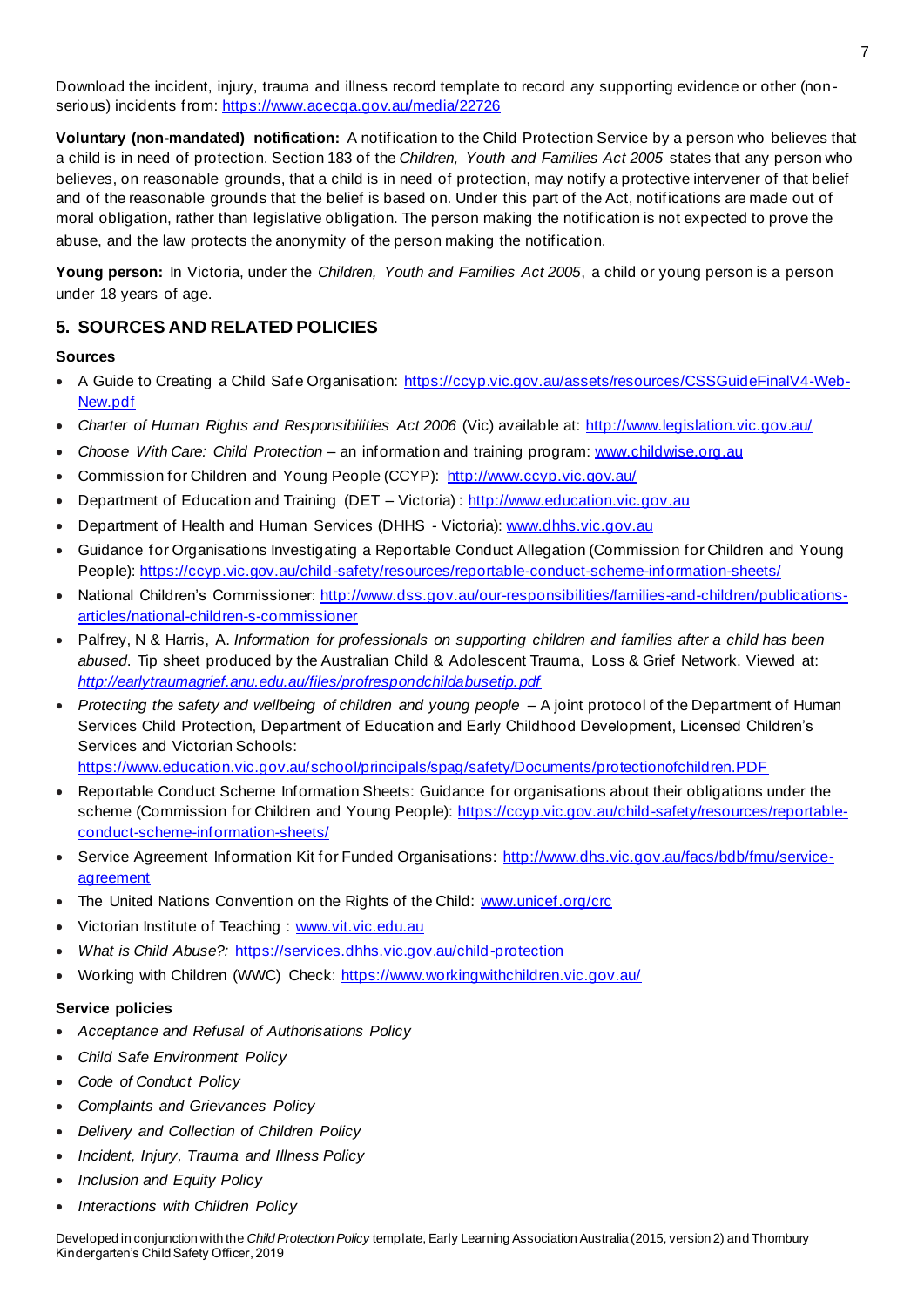- *Participation of Volunteers and Students Policy*
- *Privacy and Confidentiality Policy*
- *Staffing Policy*
- *Supervision of Children Policy*

# **PROCEDURES**

## **The Approved Provider is responsible for:**

- ensuring that the Nominated Supervisor, early childhood teachers and staff members at the service who work with children are advised of current child protection legislation, its application, and any obligations that they may have under that law (Regulation 84)
- identifying the potential for and signs of child abuse at Thornbury Kindergarten Inc, and developing and implementing effective prevention strategies in consultation with the Nominated Supervisor and educators/staff (refer to Attachment 1 – Child protection risk assessment and Attachment 4 – Child safety review checklist)
- ensuring recruitment and induction processes for educators, staff and contractors are in line with this policy (refer to Attachment 5 – Guidelines for the recruitment of staff and volunteers)
- screening all educators, staff, contractors, volunteers and students, including undertaking criminal histo ry checks (if required), Working with Children Checks (except for individuals under the age of 18, registered teachers or police officers), reference checks and interviews (refer to *Staffing Policy*)
- ensuring that volunteers/students, parents/guardians and other visitors to the service are not left with sole supervision of individual children or groups of children
- ensuring that where the service has been notified of a court order prohibiting an adult from contacting an enrolled child, such contact does not occur while the child is on the service premises
- ensuring clear procedures are in place for reporting suspected child abuse or neglect (refer to Attachment 3 Reporting responsibilities and guidelines)
- ensuring educators, staff, and contractors undertake appropriate training and education on child protection, including recognising the signs and symptoms of child abuse (refer to *Definitions*), knowing how to respond, and understanding responsibilities and processes for reporting (refer to Attachment 3 – Reporting responsibilities and guidelines)
- ensuring clear procedures/guidelines for visitors and students in relation to child protection
- offering support to the child and their family, and to educators and staff in response to concerns or reports relating to the health, safety and wellbeing of a child at Thornbury Kindergarten Inc
- developing co-operative relationships with appropriate services and/or professionals (including Child FIRST/Orange Door) in the best interests of children and their families
- identifying and implementing appropriate programs and practices to support the principles of a child safe organisation, in consultation with the Nominated Supervisor and educators/staff at the service (refer to Attachment 2 – Child safe organisations (refer to *Sources*))
- implementing reporting procedures and notifications when there are significant concerns for the health, safety or wellbeing of a child at the service (refer to Attachment 3: Reporting responsibilities and guidelines)
- assessing and responding to all incidents and allegations in the most appropriate manner and at the earliest opportunity, taking into consideration the requirements of statutory timeframes.
- notifying the Department of Education within 24 hours of a serious incident (refer to *Definitions*) occurring at the service
- notifying the Department of Education and Training, in writing, within 24 hours of becoming aware of a notifiable complaint (refer to *Definitions*) or allegation regarding the health, safety and/or welfare of a child at Thornbury Kindergarten Inc
- notifying the CCYP within three business days of becoming aware of a reportable allegation
- maintaining confidentiality at all times (refer to *Privacy and Confidentiality Policy*)
- implementing and reviewing this policy in consultation with the Nominated Supervisor, educators, staff, contractors and parents/guardians
- identifying and providing appropriate resources and training to assist educators, staff, and contractors (refer to *Sources*)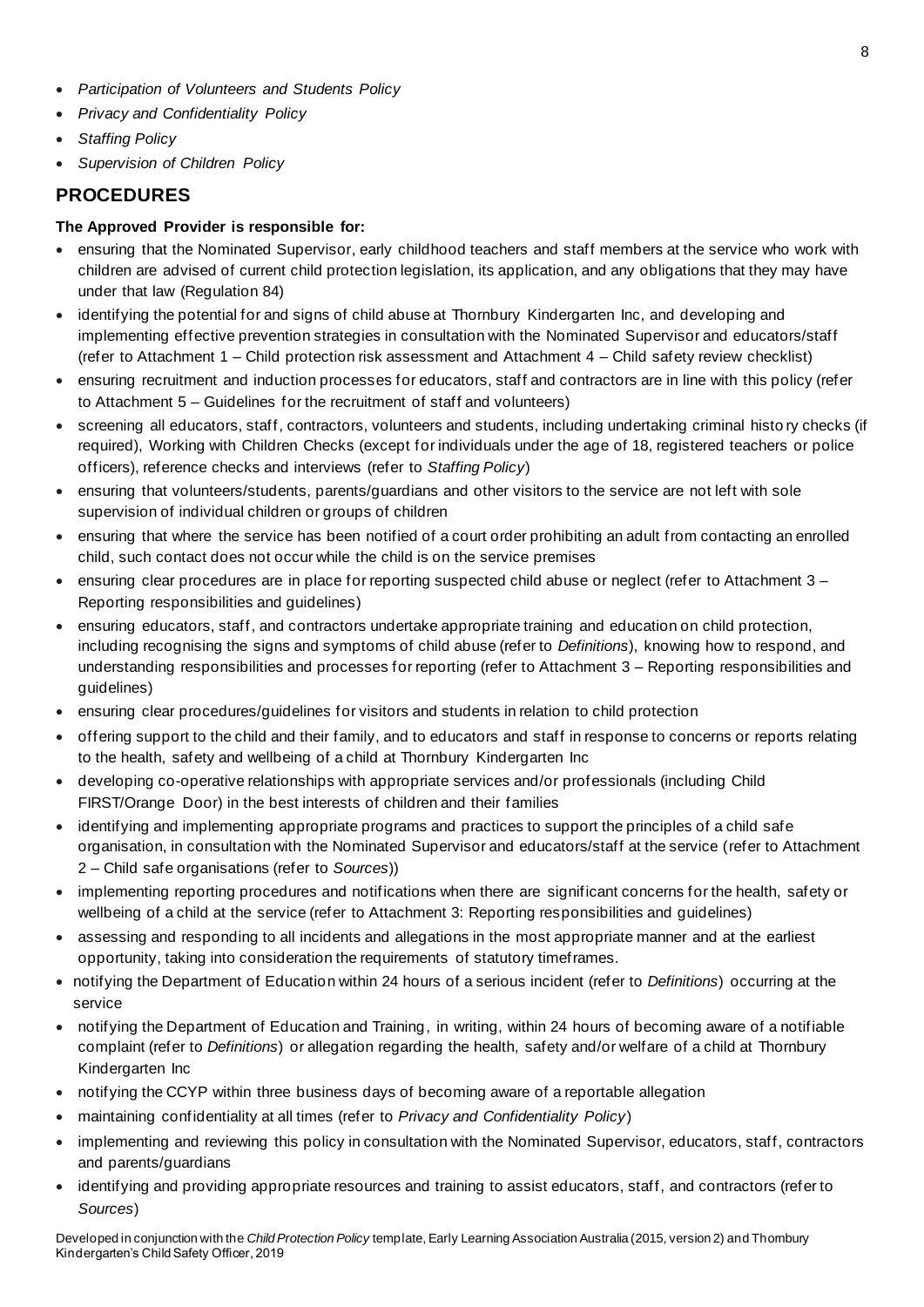- protecting the rights of children and families, and encouraging their participation in decision-making
- ensuring the Nominated Supervisor, educators, staff, contractors, volunteers and students are kept informed of any relevant changes in legislation and practices in relation to this policy ensuring all staff abide by the *Code of Conduct* policy

### **The Nominated Supervisor is responsible for:**

- ensuring that they are aware of current child protection legislation, its application and any obligations, including reporting obligations, that they may have under the law
- keeping up to date and complying with any relevant changes in legislation and practices in relation to this policy
- working with the Approved Provider to arrange appropriate training and education for educators and staff on child protection, including recognising the signs and symptoms of child abuse (refer to *Definitions*), knowing how to respond, and understanding responsibilities and processes for reporting (refer to Attachment 3 – Reporting responsibilities and guidelines)
- identifying the potential for child abuse at Thornbury Kindergarten Inc, and developing and implementing effective prevention strategies in consultation with the Approved Provider and educators/staff (refer to Attachment 1 – Child protection risk assessment and Attachment 4 – Child safety review checklist)
- ensuring that where the service has been notified of a court order prohibiting an adult from contacting an enrolled child, such contact does not occur while the child is on the service premises
- identifying and implementing appropriate programs and practices to support the principles of a child safe organisation in consultation with the Approved Provider and educators at the service (refer to Attachment 2 – Child safe organisations (refer to *Sources*))
- co-operating with other services and/or professionals in the best interests of children and their families
- ensuring that families are made aware of support services available to them (such as Child FIRST/Orange Door), and of the assistance these services can provide
- ensuring that no child is left alone (or is out of sight) with a contractor, visitor, volunteer, student or parent/guardian at the service
- implementing reporting procedures where there are reasonable grounds (refer to *Definitions)* for believing that a child is at risk of child abuse (refer to Attachment 3 – Reporting responsibilities and guidelines)
- notifying the Approved Provider immediately on becoming aware of a concern, complaint or allegation regarding the health, safety and welfare of a child at Thornbury Kindergarten Inc
- offering support to the child and their family, and to educators and staff in response to concerns or reports relating to the health, safety and wellbeing of a child at Thornbury Kindergarten Inc
- implementing and reviewing this policy in consultation with the Approved Provider, educators, staff, contractors and parents/guardians
- maintaining confidentiality at all times (refer to *Privacy and Confidentiality Policy*)
- ensuring that all educators and staff at the service who work with children are aware that it is an offence to subject a child to any form of corporal punishment, or any discipline that is unreasonable or excessive in the circumstances
- ensuring that all educators, staff and others who work with children are aware of this policy, and are supported to implement it in the service
- identifying and providing appropriate resources and training to assist educators, staff, contractors, visitors, volunteers and students to implement this policy (refer to *Sources*) ensuring all staff abide by the service's *Code of Conduct* policy

### **Certified Supervisors, early childhood teachers, other educators and staff are responsible for:**

- keeping up to date and complying with any relevant changes in legislation and practices in relation to this policy
- undertaking appropriate training and education on child protection, including recognising the signs and symptoms of child abuse (refer to *Definitions*), knowing how to respond, and understanding responsibilities and processes for reporting (refer to Attachment 3 –Reporting responsibilities and guidelines)
- identifying the potential for child abuse at Thornbury Kindergarten Inc, and developing and implementing effective prevention strategies in consultation with the Approved Provider and the Nominated Supervisor (refer to Attachment 1 – Child protection risk assessment and Attachment 4 – Child safety review checklist)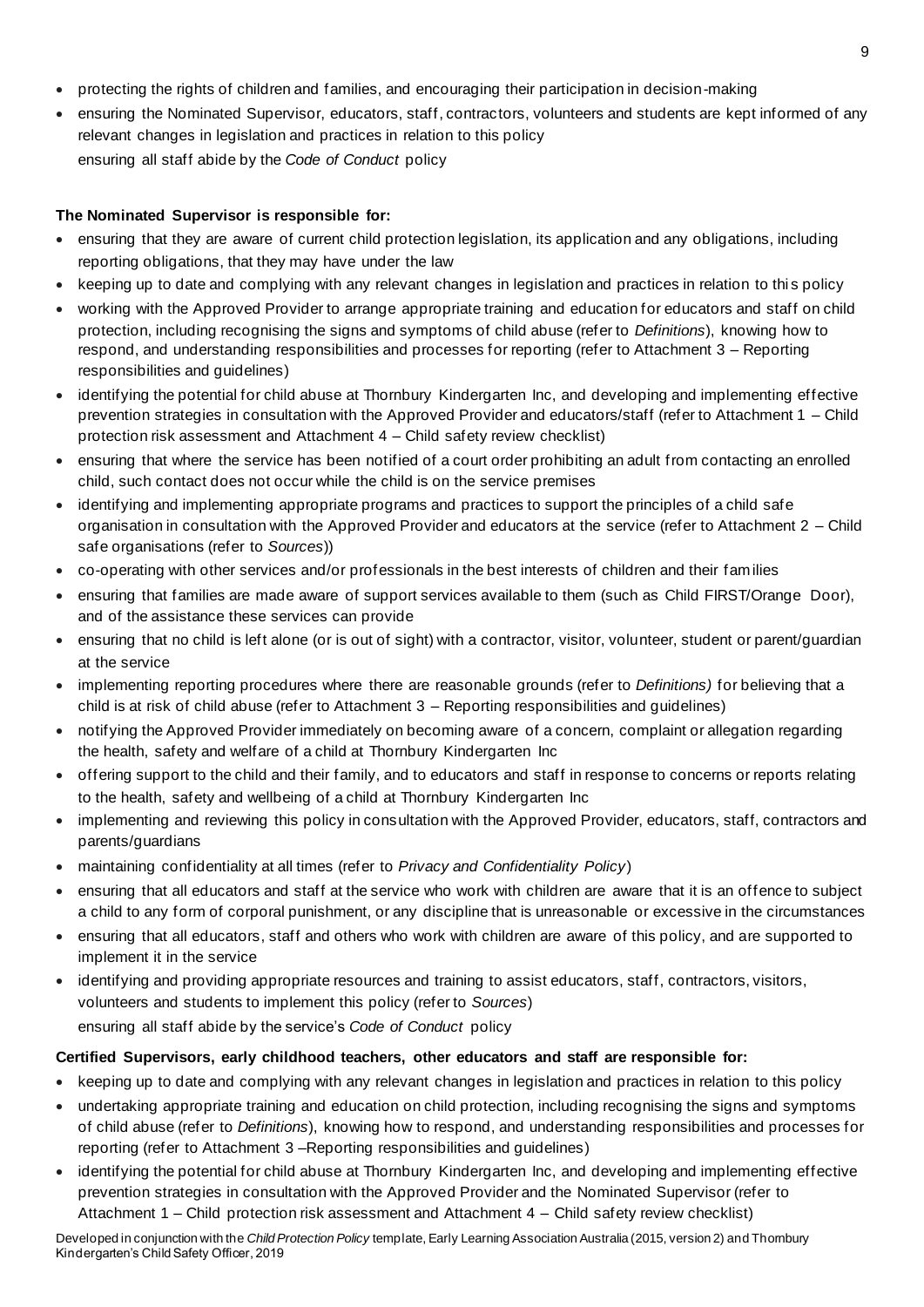- ensuring that where the service has been notified of a court order prohibiting an adult from contacting an enrolled child, such contact does not occur while the child is on the service premises (comply with *Delivery and Collection of Children* policy)
- identifying and implementing appropriate programs and practices to support the principles of a child safe organisation in consultation with the Approved Provider and Nominated Supervisor at the service (refer to Attachment 2 – Child safe organisations (refer to *Sources*))
- co-operating with other services and/or professionals (including Child FIRST/Orange Door) in the best interests of children and their families
- informing families of support services available to them (such as Child FIRST/Orange Door), and of the assistance these services can provide
- ensuring that no child is left alone (or is out of sight) with a contractor, visitor, volunteer, student or parent/guardian at the service
- implementing reporting procedures where there are reasonable grounds (refer to *Definitions)* for believing that a child is at risk of child abuse (refer to *Definitions* and to Attachment 3 – Reporting responsibilities and guidelines).
- notifying the Nominated Supervisor or the Approved Provider immediately on becoming aware of any concerns,
- Early childhood staff members must mandatorily report concerns of child abuse, however any person can report if they have reasonable grounds for doing so.

complaints or allegations regarding the

health, safety and welfare of a child at Thornbury Kindergarten Inc

- offering support to the child and their family, and to other educators and staff in response to concerns or reports relating to the health, safety and wellbeing of a child at Thornbury Kindergarten Inc
- maintaining confidentiality at all times (refer to *Privacy and Confidentiality Policy*)
- reviewing this policy in consultation with the Approved Provider, Nominated Supervisor, educators, staff, contractors and parents/guardians
- educating and empowering children to talk about events and situations that make them feel uncomfortable
- ensuring that children at the service are not subjected to any form of corporal punishment, or any discipline that is unreasonable or excessive in the circumstances
- implementing and reviewing this policy in consultation with the Approved Provider, Nominated Supervisor, educators, staff, contractors and parents/guardians
- using appropriate resources and undertaking training to assist with the implementation of this policy (refer to *Sources*)
- protecting the rights of children and families, and encouraging their participation in decision-making
- keeping up to date and complying with any changes in legislation and practices in relation to this policy
- abiding by the service's *Code of Conduct* policy*.*

### **Parents/guardians are responsible for:**

- reading and complying with this policy
- reporting any concerns, including in relation to potential child abuse, to the appropriate child protection authorities or the police if immediate police attention is required
- abiding by the service's *Code of Conduct* policy

**Volunteers and students, while at the service, are responsible for following this policy and its procedures**.

# **EVALUATION**

In order to assess whether the values and purposes of the policy have been achieved, the Appro ved Provider will:

- regularly seek feedback from everyone affected by the policy regarding its effectiveness, particularly in relation to identifying and responding to child safety concerns
- monitor the implementation, compliance, complaints and incidents in relation to this policy
- keep the policy up to date with current legislation, research, policy and best practice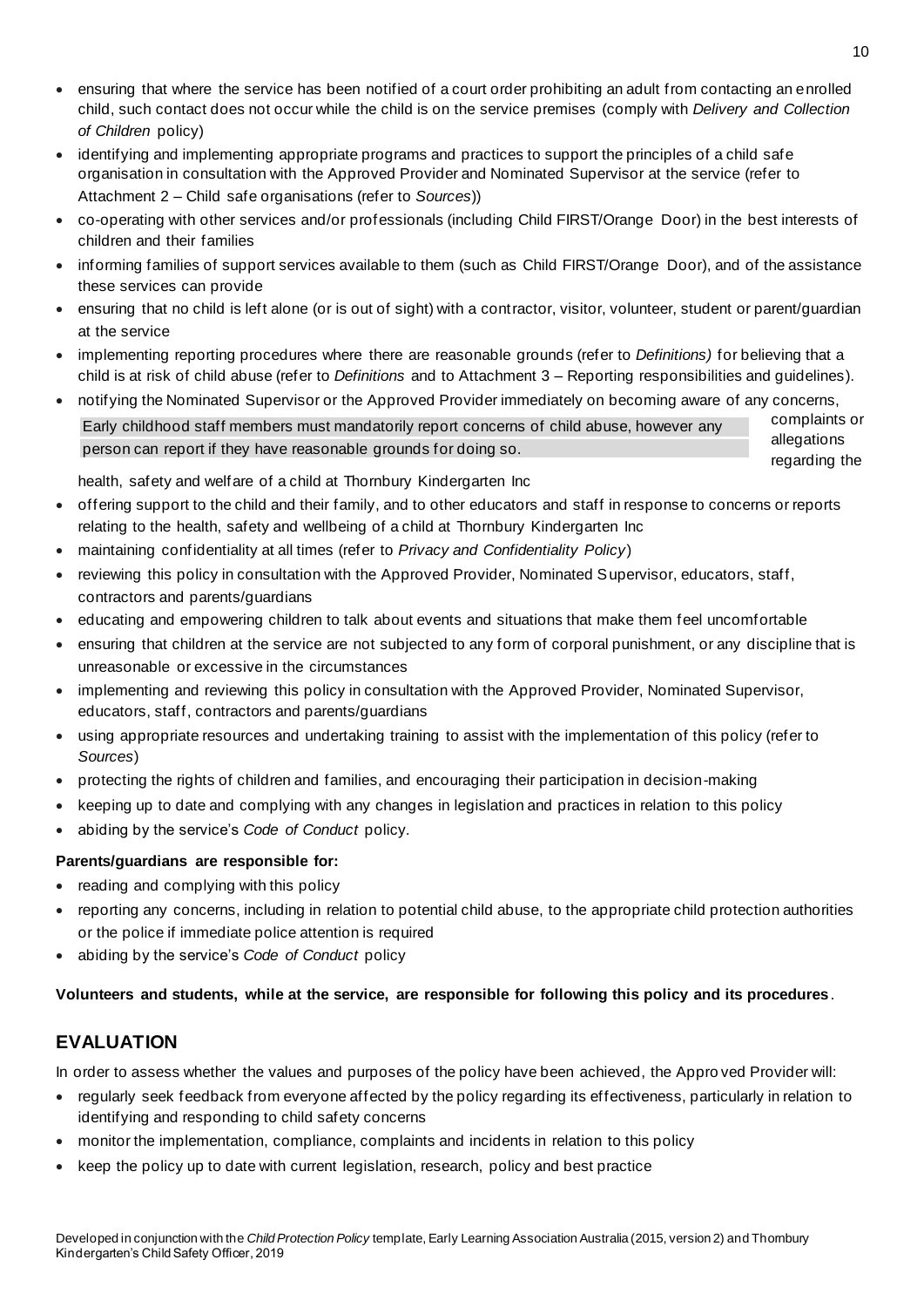- revise the policy and procedures as part of the service's policy review cycle, or as required
- notify parents/guardians at least 14 days before making any changes to this policy or its procedures (Regulation 172(2)).

# **ATTACHMENTS**

- Attachment 1: Child protection risk assessment
- Attachment 2: Child safe organisations
- Attachment 3: Reporting responsibilities and guidelines
- Attachment 4: Child safety review checklist
- Attachment 5: Guidelines for the recruitment of staff and volunteers

# **AUTHORISATION**

This policy was adopted by the Approved Provider of Thornbury Kindergarten Inc on 20 August 2019

# **REVIEW DATE:** AUGUST 2022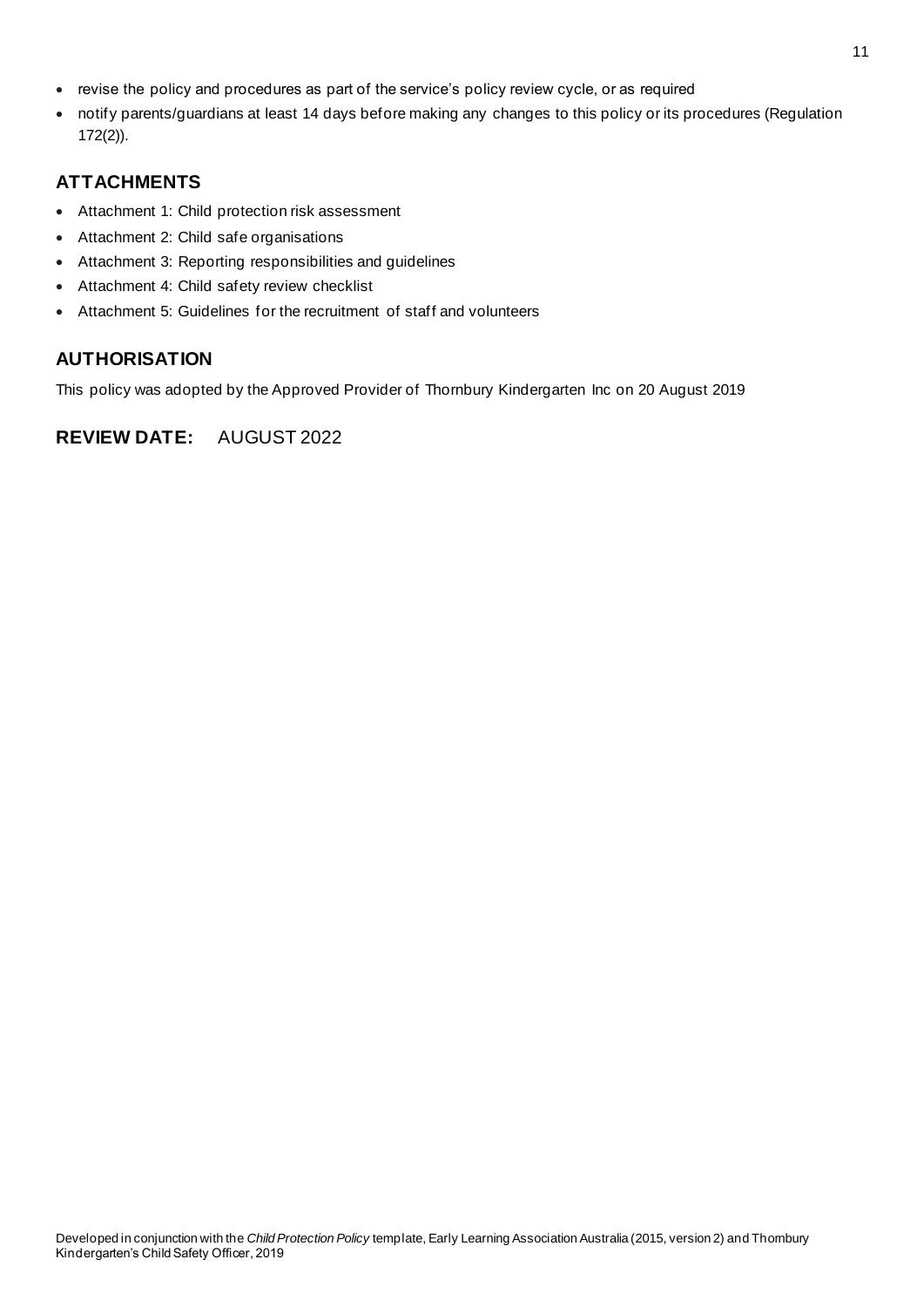# **ATTACHMENT 1 Child protection risk assessment**

A child protection risk assessment process helps in the identification of the potential for child abuse in the service and enables appropriate strategies to be developed to minimise risk.

| <b>EDUCATION</b><br><b>Child Safe Standard 6: Risk Assessment</b><br><b>TORIA</b><br>Education<br>and Training       |          |                               |                               |                                                                                                |                |                                                                                                                                                                                   |                                  |                                      |
|----------------------------------------------------------------------------------------------------------------------|----------|-------------------------------|-------------------------------|------------------------------------------------------------------------------------------------|----------------|-----------------------------------------------------------------------------------------------------------------------------------------------------------------------------------|----------------------------------|--------------------------------------|
| <b>Risk Event or</b><br><b>Environment</b>                                                                           |          | <b>Likelihood Consequence</b> | <b>Initial risk</b><br>rating | Existing risk management strategies or existing<br>controls                                    | Post<br>rating | control risk New risk management strategies or controls                                                                                                                           | Who is<br>responsible?           | Target<br>adjusted<br>risk<br>rating |
| No organisational culture<br>of child safety - lack of<br>leadership, public<br>commitment and<br>frequent messaging | Unlikely | Severe                        | <b>High</b>                   | Child safety code of conduct - staff and families                                              | Medium         | Strategies to embed organisational culture of child<br>safety are review ed and discussed at staff and COM<br>meetinas                                                            | Director, CSO, COM,<br>all staff | Low                                  |
|                                                                                                                      |          |                               |                               | Appointment of Child Safety Officer                                                            |                | Child safety code of conduct - visitors under<br>development                                                                                                                      |                                  |                                      |
|                                                                                                                      |          |                               |                               | Strategies developed to embed culture of child safety                                          |                | Parent handbook updated to include Code of Conduct<br>and Child Safety Statement                                                                                                  |                                  |                                      |
|                                                                                                                      |          |                               |                               | Regular child safety item in termly new sletter                                                |                | COM to undertake online Child Safety 7 Standards<br>training                                                                                                                      |                                  |                                      |
|                                                                                                                      |          |                               |                               | Regular training for staff                                                                     |                | Maintain an updated staff child safety training<br>database                                                                                                                       |                                  |                                      |
|                                                                                                                      |          |                               |                               | Staff actively discuss body safety aw areness with<br>children as part of kindergarten program |                |                                                                                                                                                                                   |                                  |                                      |
| Inappropriate behaviour<br>is not reported and<br>addressed                                                          | Unlikely | Severe                        | <b>High</b>                   | Child safety code of conduct<br>Clear child safety reporting procedures                        | Medium         | Strategies to embed organisational culture of child<br>safety are review ed and discussed at staff and COM<br>neetings<br>Refresher training for all staff in mandatory reporting | Director, CSO, COM               | Low                                  |
|                                                                                                                      |          |                               |                               | Staff training in mandatory reporting is updated<br>annually                                   |                | Development of Child Safety Concern form and filing<br>protocols for documenting incidents<br>Updated staff handbook / induction procedure to cover                               |                                  |                                      |
| <b>Unquestioning trust of</b><br>any employees and/or<br>long term workplace<br>norms/practises                      | Possible | Major                         | High                          | Child safety code of conduct                                                                   | Medium         | child safety and reporting procedures<br>Strategies to embed organisational culture of child<br>safety are review ed and discussed at staff and COM<br>meetings                   | Director, CSO, COM,<br>all staff | Medium                               |
|                                                                                                                      |          |                               |                               | Clear child safety reporting procedures                                                        |                | Updated staff handbook / induction procedure to cover<br>hild safety expectations and procedures                                                                                  |                                  |                                      |
|                                                                                                                      |          |                               |                               |                                                                                                |                | Regular Checking of WWCC / VIT online                                                                                                                                             |                                  |                                      |
| <b>Unquestioning trust of</b><br>regular contractors,<br>volunteers and families                                     | Unlikely | Major                         | Medium                        | Visitor Code of Conduct                                                                        | Medium         | Updated sign in procedure                                                                                                                                                         | All Staff                        | Medium                               |
|                                                                                                                      |          |                               |                               |                                                                                                |                | Checking of WWCC / VIT online                                                                                                                                                     |                                  |                                      |
| Recruitment of an<br>inappropriate person                                                                            | Possible | Severe                        | <b>Extreme</b>                | WWCC or Victorian Institute of Teaching registration                                           | <b>High</b>    | Processes updated to require:                                                                                                                                                     | Director, COM                    | <b>Medium</b>                        |
|                                                                                                                      |          |                               |                               | Referee checks                                                                                 |                | Criminal history search                                                                                                                                                           |                                  |                                      |
|                                                                                                                      |          |                               |                               | Probationary period                                                                            |                | Pre-employment reference check includes asking about<br>hild safety:                                                                                                              |                                  |                                      |
|                                                                                                                      |          |                               |                               | Job advertisements to include statements regarding our<br>commitment to Child Safety           |                |                                                                                                                                                                                   |                                  |                                      |
| <b>Engagement with</b><br>children and families<br>outside of the service<br>including online                        | Possible | Moderate                      | Medium                        | Child safety code of conduct                                                                   | Low            | Updated staff handbook / induction procedure to cover<br>child safety expectations and procedures                                                                                 | All Staff                        | Low                                  |
|                                                                                                                      |          |                               |                               | Strategies developed to embed culture of child safety                                          |                |                                                                                                                                                                                   |                                  |                                      |
| Unknown people and<br>unknown environments<br>at excursions or bush<br>kinder                                        | Likely   | Major                         | <b>Extreme</b>                | Child safety code of conduct                                                                   | Medium         | Assessment of new or changed environments for child<br>safety risks                                                                                                               | All Staff                        | Low                                  |
|                                                                                                                      |          |                               |                               | Strategies developed to embed culture of child safety                                          |                | Excursion risk management plan to include Child Safety<br>strategies                                                                                                              |                                  |                                      |
|                                                                                                                      |          |                               |                               | Clear child safety reporting procedures                                                        |                | Update procedures to include Child Safety concerns<br>egarding Bush Kinder and excursions                                                                                         |                                  |                                      |
|                                                                                                                      |          |                               |                               | Use of risk management assessment                                                              |                |                                                                                                                                                                                   |                                  |                                      |
|                                                                                                                      |          |                               |                               | Staff to child ratios maintained on excursions                                                 |                |                                                                                                                                                                                   |                                  |                                      |
|                                                                                                                      |          |                               |                               | Higher staff to child ratios at Bush Kinder                                                    |                |                                                                                                                                                                                   |                                  |                                      |
| Ad-hoc contractors on<br>the premises (e.g.<br>maintenance)                                                          | Likely   | Minor                         | Medium                        | Visitor Code of Conduct                                                                        | Medium         | Updated sign in procedure                                                                                                                                                         | Director, all staff              | Low                                  |
|                                                                                                                      |          |                               |                               | Adequate monitoring and supervision                                                            |                | Darebin Council to coordinate ow n employees to sign<br>Code of Conduct<br>Darebin Council to provide WWCC details of it's<br>employees (relevant to TK)                          |                                  |                                      |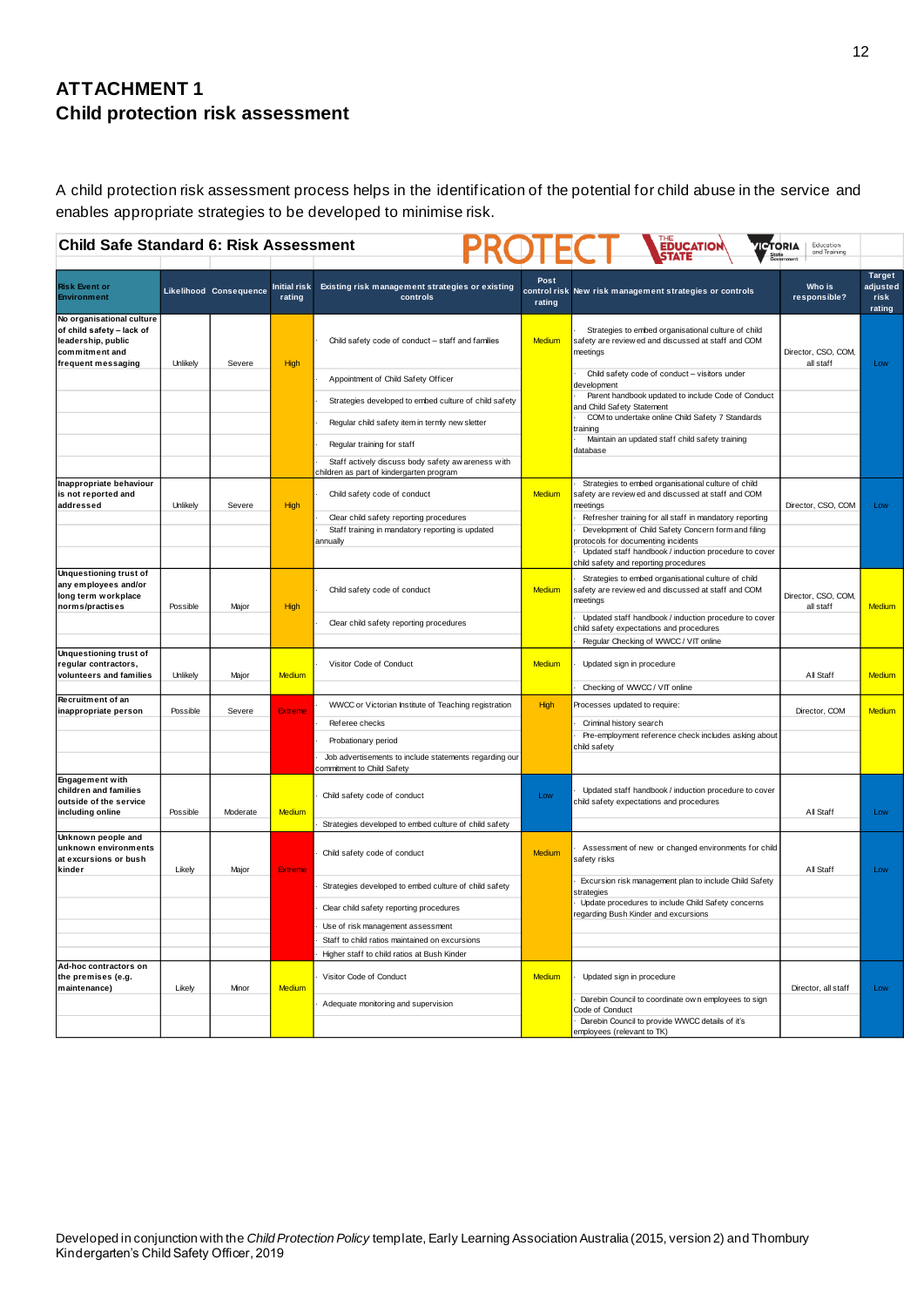# **ATTACHMENT 2**

# **Child safe organisations<sup>9</sup>**

This table provides some examples of practices that may be implemented to support the principles of a child safe organisation.

| Child safe principle                                                                                                                                | <b>Practices</b>                                                                                                                                                                                                                                                                                                                                                                                                                                                                                                                                                                                                                                               |
|-----------------------------------------------------------------------------------------------------------------------------------------------------|----------------------------------------------------------------------------------------------------------------------------------------------------------------------------------------------------------------------------------------------------------------------------------------------------------------------------------------------------------------------------------------------------------------------------------------------------------------------------------------------------------------------------------------------------------------------------------------------------------------------------------------------------------------|
| The organisation creates a welcoming<br>and culturally safe environment for<br>children, their parents/guardians and<br>families                    | • Educators, Staff, volunteers and students readily interact<br>with children in an age-appropriate and respectful way<br>• Children are treated as individuals: educators and<br>volunteers strive to understand each child's particular<br>interests and needs<br>• Staff, volunteers and students value and respect the<br>customs and beliefs of children and their families<br>Staff, students and volunteers listen to children and<br>encourage their participation                                                                                                                                                                                     |
| The organisation recognises that<br>children are vulnerable                                                                                         | • Staff, students and volunteers accept it is their role to<br>protect children involved with their organisation<br>Staff, students and volunteers accept there is a difference<br>in power between a child and an adult<br>• The service maintains appropriate educator-to-child ratios<br>• Policies are in place to minimise risk involved in<br>one-to-one situations between a child and an adult<br>• Equipment and activities are appropriate for the ability and<br>age of the children<br>• Children are supported and comforted in an appropriate<br>way, consistent with the child's wishes<br>Information about children is treated confidentially |
| The organisation recognises and<br>responds to children with additional<br>needs, including disabilities                                            | • The service is accessible to all children<br>• Staff, students and volunteers relate to all children in a<br>respectful and developmentally-appropriate manner<br>• Policies are in place to guide the physical and<br>psychological care requirements of all children                                                                                                                                                                                                                                                                                                                                                                                       |
| The organisation actively encourages<br>the participation of Aboriginal children                                                                    | • Staff, students, volunteers and other children<br>acknowledge and show respect for Aboriginal culture<br>• Policies acknowledge that an Aboriginal child's cultural<br>identity is fundamental to their overall wellbeing<br>• Development of Reconciliation Action Plan                                                                                                                                                                                                                                                                                                                                                                                     |
| The organisation recognises, and<br>responds to, the particular needs of<br>children from diverse cultural, linguistic<br>and religious backgrounds | • Cultural diversity is welcomed and celebrated<br>Activities offered are representative of the cultural and<br>religious mix of the local community<br>Staff, students, volunteers and other children<br>$\bullet$<br>acknowledge and show respect for diversity                                                                                                                                                                                                                                                                                                                                                                                              |

Developed in conjunction with the *Child Protection Policy* template, Early Learning Association Australia (2015, version 2) and Thornbury Kindergarten's Child Safety Officer, 2019 <sup>9</sup> Attachment 2 is based on principles for creating child safe organisations outlined in *A Guide for Creating a Child Safe Organisation*, available from the Commission for Children and Young People (refer to *Sources)*.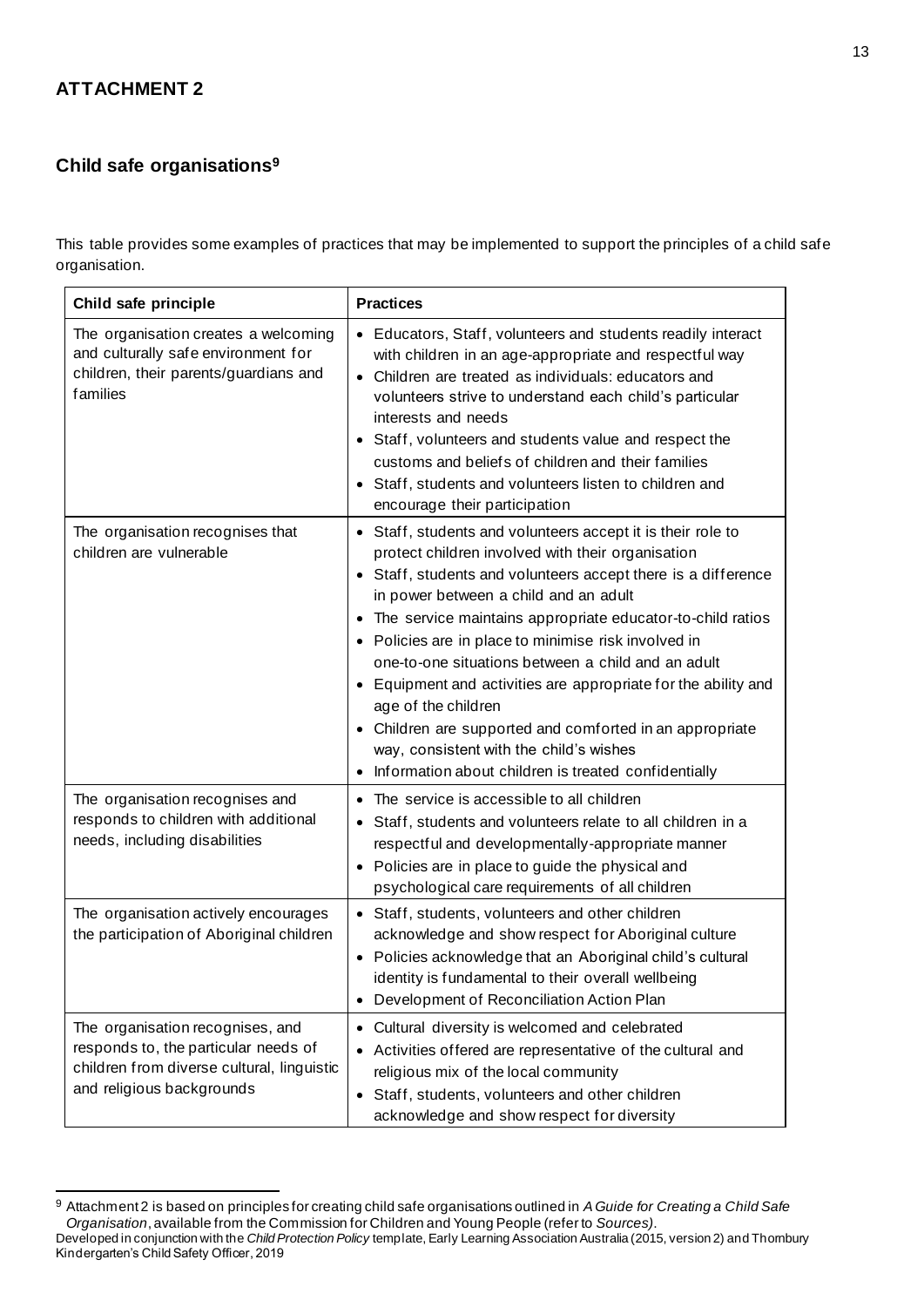| Child safe principle                                                                                                                            | <b>Practices</b>                                                                                                                                                                                                                                                                                                                                                                                                                                                                                                                                                                                                                                            |
|-------------------------------------------------------------------------------------------------------------------------------------------------|-------------------------------------------------------------------------------------------------------------------------------------------------------------------------------------------------------------------------------------------------------------------------------------------------------------------------------------------------------------------------------------------------------------------------------------------------------------------------------------------------------------------------------------------------------------------------------------------------------------------------------------------------------------|
| The organisation encourages children<br>participation in decision-making and<br>the empowerment of children                                     | • Children are asked their views, and these views<br>are respected and taken into consideration in<br>decision-making and curriculum planning<br>• Children are involved in discussing and setting<br>expectations at kindergarten<br>Teaching children age-appropriate body safety awareness<br>$\bullet$<br>Staff, volunteers and students provide an environment and<br>$\bullet$<br>curriculum that offers familiarity and predictability yet still<br>enables children to feel safe by offering choice and control                                                                                                                                     |
| The organisation carefully recruits and<br>manages its employees, contractors<br>and volunteers                                                 | • The service has policies on staff and volunteer recruitment<br>and management, covering:<br>- recruitment processes, including skills and qualifications<br>required<br>- background-checking and screening processes for all<br>employees, contractors and volunteers<br>- Working with Children Checks and police checks<br>• The service has a Code of Conduct that outlines<br>acceptable behaviour by educators, staff, students,<br>volunteers and contractors<br>There is a clear and accessible complaints procedure for<br>use by children, parents/guardians and employees<br>• Parents/guardians can access the service policies on<br>request |
| The organisation ensures that its<br>commitment to child safety is clear<br>and shared by all                                                   | • A Child Protection Policy (such as this one) is in place and<br>accessible<br>• Educators, staff, students, volunteers, contractors and<br>parents/guardians are aware of the service's Child<br><b>Protection Policy</b>                                                                                                                                                                                                                                                                                                                                                                                                                                 |
| The organisation ensures employees,<br>contractors and volunteers are<br>informed about child safety and<br>receive training, where appropriate | • The service has a clear staff development policy that<br>includes areas of child development, child protection,<br>risk management and safety                                                                                                                                                                                                                                                                                                                                                                                                                                                                                                             |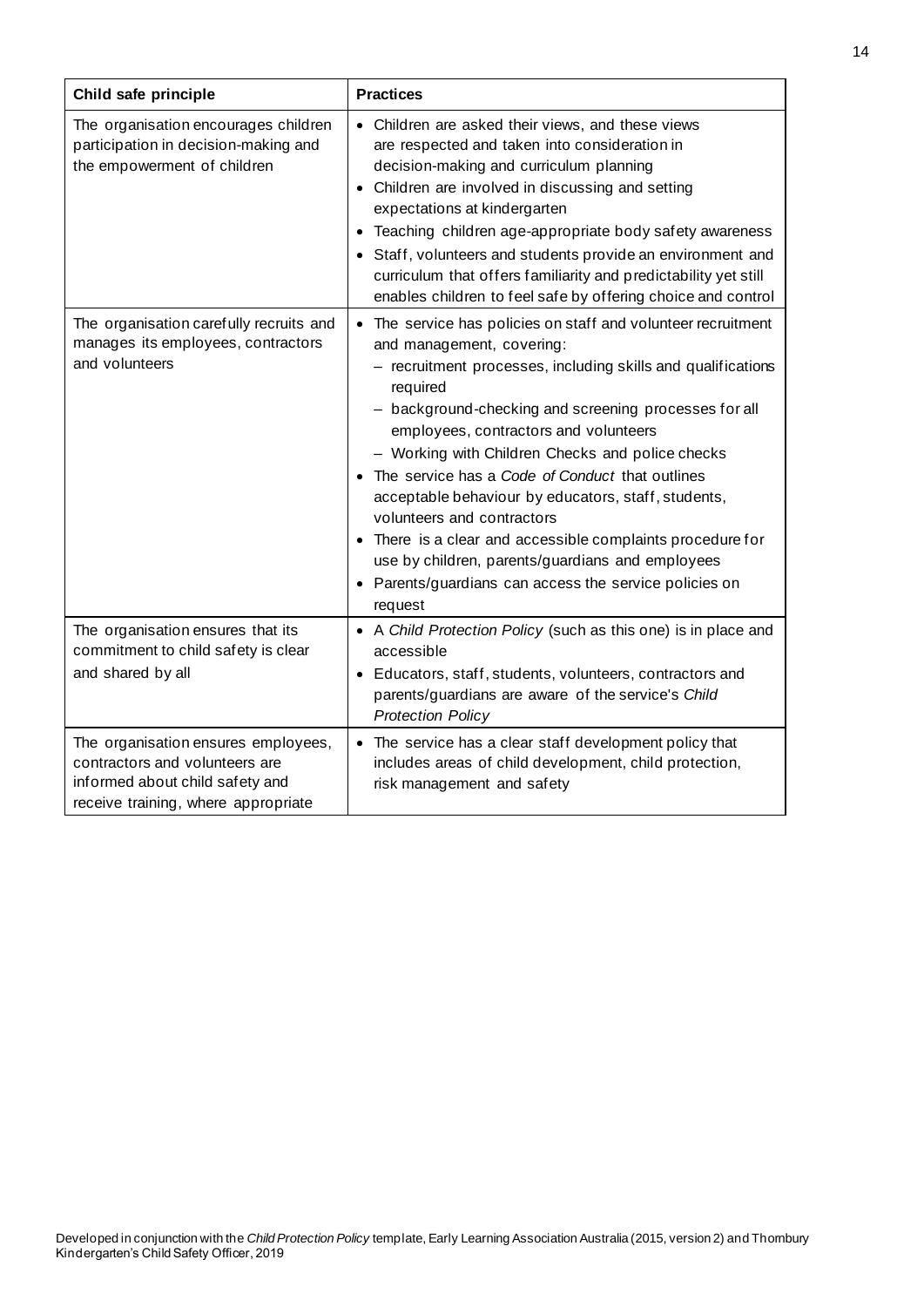# **ATTACHMENT 3 Reporting responsibilities and guidelines**

This attachment is based on information from: *Protecting the safety and wellbeing of children and young people* (refer to *Sources*)*.*

Individuals working with children or young people have a duty of care to support and protect them. Where there is a belief, on reasonable grounds (refer to *Definitions*), that a child/young person has been harmed or is at risk of harm, adults in contact with, or working with, that child/young person are ethically bound to act to maintain their safety and wellbeing. For some professionals, there is also a legal obligation to report the concern to the appropriate authorities.

### **Mandatory reporting**

## **From 1 March 2019 all early childhood staff are obligated to undertake mandatory reporting (refer to**  *Definitions***) of any concerns of child abuse and neglect.**

### **General guidelines**

- The best interests of the child should always be the primary consideration, with due regard to confidentiality and fairness to the person against who the allegation is made.
- Children should be encouraged to approach any person in the service to express concerns about their treatment, and should be made to feel confident that they will be taken seriously.
- Employees and volunteers must be clear about who they are expected/permitted to approach when expressing concerns.
- Any investigation undertaken by the service must ensure procedural fairness and natural justice for a person suspected of abusing a child.
- Records must be kept about any child safety concern or complaint, and stored in accordance with the service's *Privacy and Confidentiality Policy*. These records must contain information about the action taken, including any internal investigation and any reports made to statutory authorities or professional bodies.
- Everyone at the service must be made aware of the need to report serious matters involving child protection to external authorities.
- Privacy must be maintained, and information must only be disclosed on a need-to-know basis.
- Instances of physical and sexual abuse of children are crimes and must be reported to the police. If a child discloses any such abuse, the service must listen, respond and report to both the police and child protection authorities.
- A report to the appropriate authorities can be made even if staff and others working with children at the service do not have all the necessary information.
- Permission is not required from parents/guardians of a child where abuse is suspected, and parents/guardians do not need to be notified that a report has been made.

## **Forming a professional judgement**

Forming an objective and professional judgement can be based on:

- warning signs (or indicators) of harm or potential harm, that have been observed or inferred
- knowledge of child development
- knowledge of cultural backgrounds
- knowledge of any difficulties experienced or support currently being received by a family
- consultation with colleagues and other professionals
- professional obligations and duty of care responsibilities
- established service protocols
- individual service procedures
- legal requirements, such as mandatory reporting.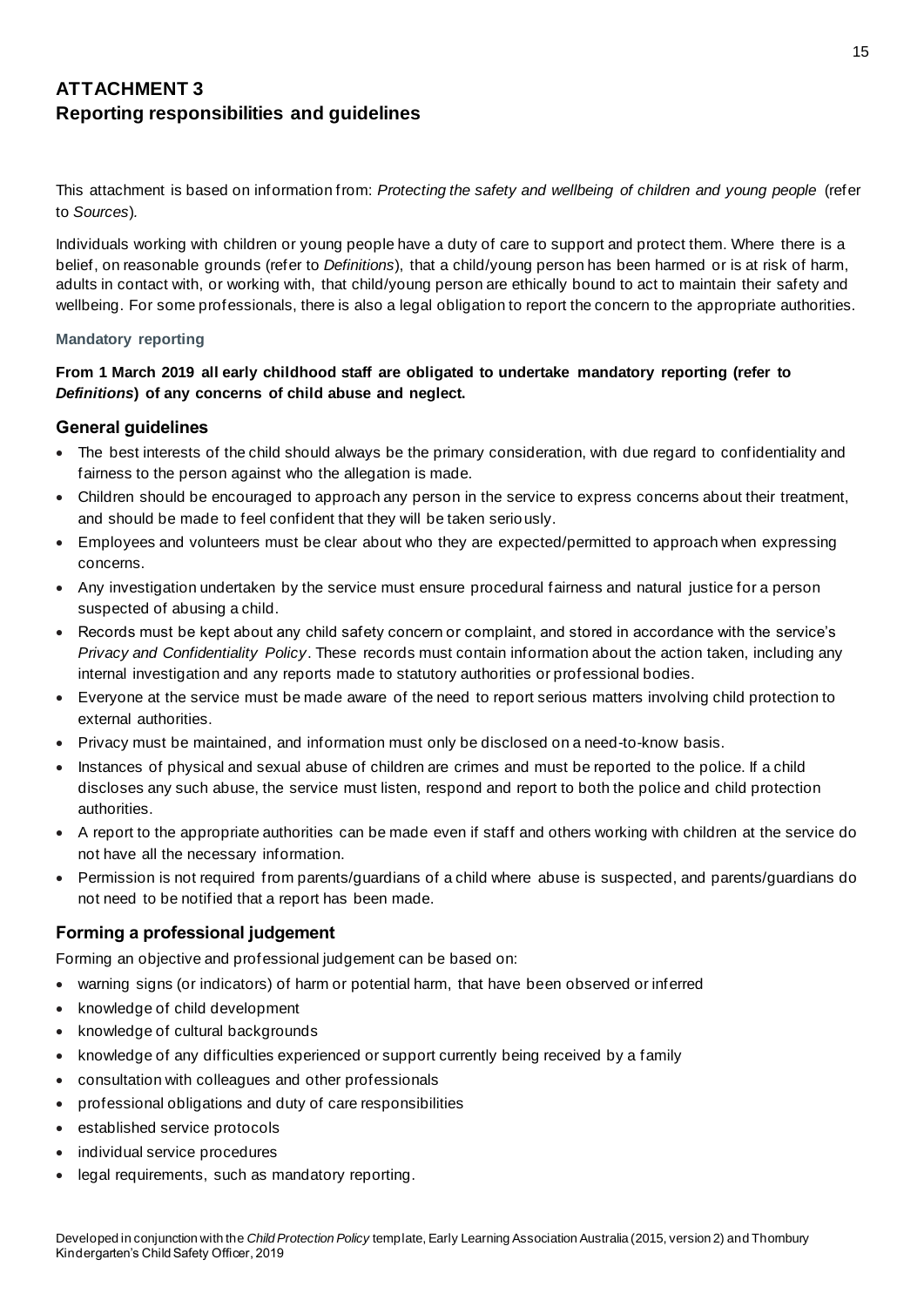## **Gathering information**

| <b>Action</b>                                    | <b>Details</b>                                                                                                                                                                                                                                                     |
|--------------------------------------------------|--------------------------------------------------------------------------------------------------------------------------------------------------------------------------------------------------------------------------------------------------------------------|
| Make notes                                       | Record your observations, and date and sign the entries                                                                                                                                                                                                            |
| Continue to observe                              | Record your observations, and date and sign the entries                                                                                                                                                                                                            |
| Consult colleagues                               | Access support and advice from your colleagues,<br>compare notes and brainstorm possible strategies to<br>address areas of concern                                                                                                                                 |
| Develop action plans based on service procedures | Understand and consult the policies and procedures of<br>Thornbury Kindergarten Inc when determining what<br>action to take                                                                                                                                        |
| Talk to other agencies about helping the family  | Collaborate with or engage community health services,<br>local government services, Child FIRST/Orange Door,<br>regional Department of Health and Human<br>Services/Child Protection officers and disability services.<br>You may wish to instigate a case meeting |
| Talk to the child                                | Do this with respect for the child or young person's need<br>for privacy and confidentiality                                                                                                                                                                       |
| Talk to the parents/guardians                    | Only do this when it will not jeopardise the safety of the<br>child or young person                                                                                                                                                                                |

## **Signs or indicators of harm**

- Physical signs of abuse or neglect may include, but are not limited to, bruises, burns, sprains, bites, cuts, fractures, frequent hunger, malnutrition, poor hygiene and inappropriate clothing.
- Behavioural signs of abuse (physical, sexual and emotional) or neglect may include, but are not limited to, wariness or distrust of adults, fear of parents/guardians and of going home, fear when other children cry/shout, excessive friendliness to strangers, being very passive and/or compliant, having/claiming to have headaches and/or stomach pains, displaying sexual behaviour that is unusual for the child's age, frequent rocking, sucking and biting, having difficulty sleeping, being withdrawn, aggressive and/or demanding, being highly anxious, having delayed speech, acting like a much younger child, and often being tired and falling asleep.
- Disclosures by the child concerned, or by other parties.

## **Reporting**

- There are two types of notifications to be made in relation to significant concerns for the safety or wellbeing of a child: a referral to Child FIRST/Orange Door (Family Services) or a report to Child Protection (see below).
- To report concerns that are life threatening, ring Victoria Police on 000.
- If there is an allegation of abuse by a proprietor, staff member or visitor at a licensed children's service, the matter must be immediately reported directly to Victoria Police for investigation by telephoning the emergency number 000.
- To report concerns about the immediate safety of a child within their family unit, call the nearest DHS office in your region during business hours. To report concerns after hours or on weekends, call the Child Protection Crisis Line on 13 12 78 (24 hours, 7 days a week and toll free within Victoria). Note: this is an emergency service for weekends and after hours only, and cases reported to the Child Protection Crisis Line will be referred to the relevant DHS office on the following working day.
- Provide the following information:
	- the child's name, age and address
	- the reason for believing that the injury or behaviour is the result of abuse or neglect
	- the reason why the call is being made at this point in time
	- an assessment of immediate danger to the child/ren (the person making the report may be questioned regarding knowledge of the current location of the alleged abuser/s)
	- a description of the injury or behaviour observed
	- the current location of the child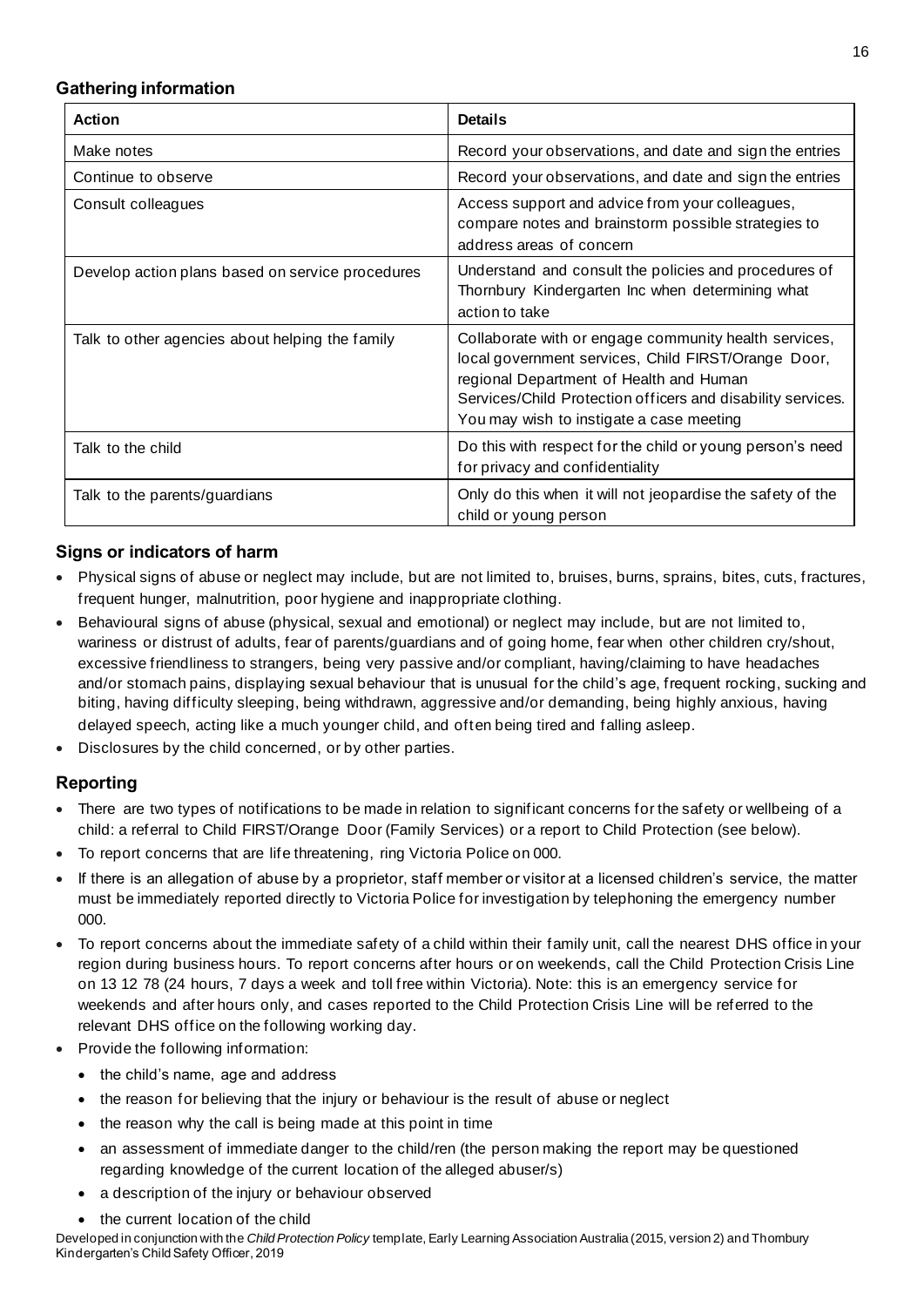- knowledge of other services that support or are involved with the family
- any other information about the family
- any specific details that will help the child, such as cultural backg round, need for an interpreter or disability support requirements.
- A notification should still be made, even if the notifier does not have all the necessary information.

## **Making a referral to Child FIRST/Orange Door**

A referral to **Child FIRST/Orange Door** should be considered if, after taking into account the available information, the staff member forms a view that raising their concerns will have a low-to-moderate impact on the child, and that the immediate safety of the child will not be compromised. This may include circumstances when there are:

- significant parenting problems that may be affecting the child's development
- family conflict, including family breakdown
- families under pressure, due to a family member's physical or mental illness, substance misuse, disability or bereavement
- young, isolated and/or unsupported families
- families experiencing significant social or economic disadvantage that may adversely impact on a child's care or development.

Child FIRST/Orange Door provides a consolidated intake service to Family Services within sub -regional catchments. Child FIRST/Orange Door ensures that vulnerable children, young people and their families are linked effectively into relevant services, and this may be the best way to connect children, young people and their families with the services they need.

### **Making a report to Child Protection**

A report to **Child Protection** should be considered if, after taking into account all of the available information, the staff member forms a view that the child is in need of protection because:

- the harm or risk of harm has a serious impact on the child's immediate safety, stability and/or development
- the harm or risk of harm is persistent and entrenched, and is likely to have a serious impact on the child's safety, stability and/or development
- the child's parents/guardians are unwilling or unable to protect the child or young person from harm.

Upon receipt of a credible report, Child Protection will seek further information, often from professionals who may already be involved with the child or family, to determine whether further action is required. In d etermining what steps to take, Child Protection will also consider any concerns previously reported with regard to the child or young person. In most circumstances, Child Protection will inform the notifier of the outcome of investigations.

When reporting concerns of child abuse and/or neglect, it is important to remember that:

- a failure to notify the Department of Health and Human Services is an offence under section 182 of the *Children, Youth and Families Act 2005*
- the Department must be notified as soon as practicable
- it is not necessary to prove that abuse has taken place, only to provide reasonable grounds (refer to *Definitions*) for the belief
- permission from parents/guardians or caregivers is not required to make a notification, nor do they need to be informed that a notification is being or has been made
- if a notification is made in good faith, the notifier cannot be held legally liable for any consequences, regardless of the outcome of the notification
- the identity of the notifier will remain confidential unless the notifier chooses to inform the child and/or family, or if the notifier consents in writing to the disclosure of their identity, or if the court decides that this information must be disclosed
- the notifier may have an ongoing role, including:
	- acting as a support person in interviews with the child or young person
	- attending a case conference
	- participating in case-planning meetings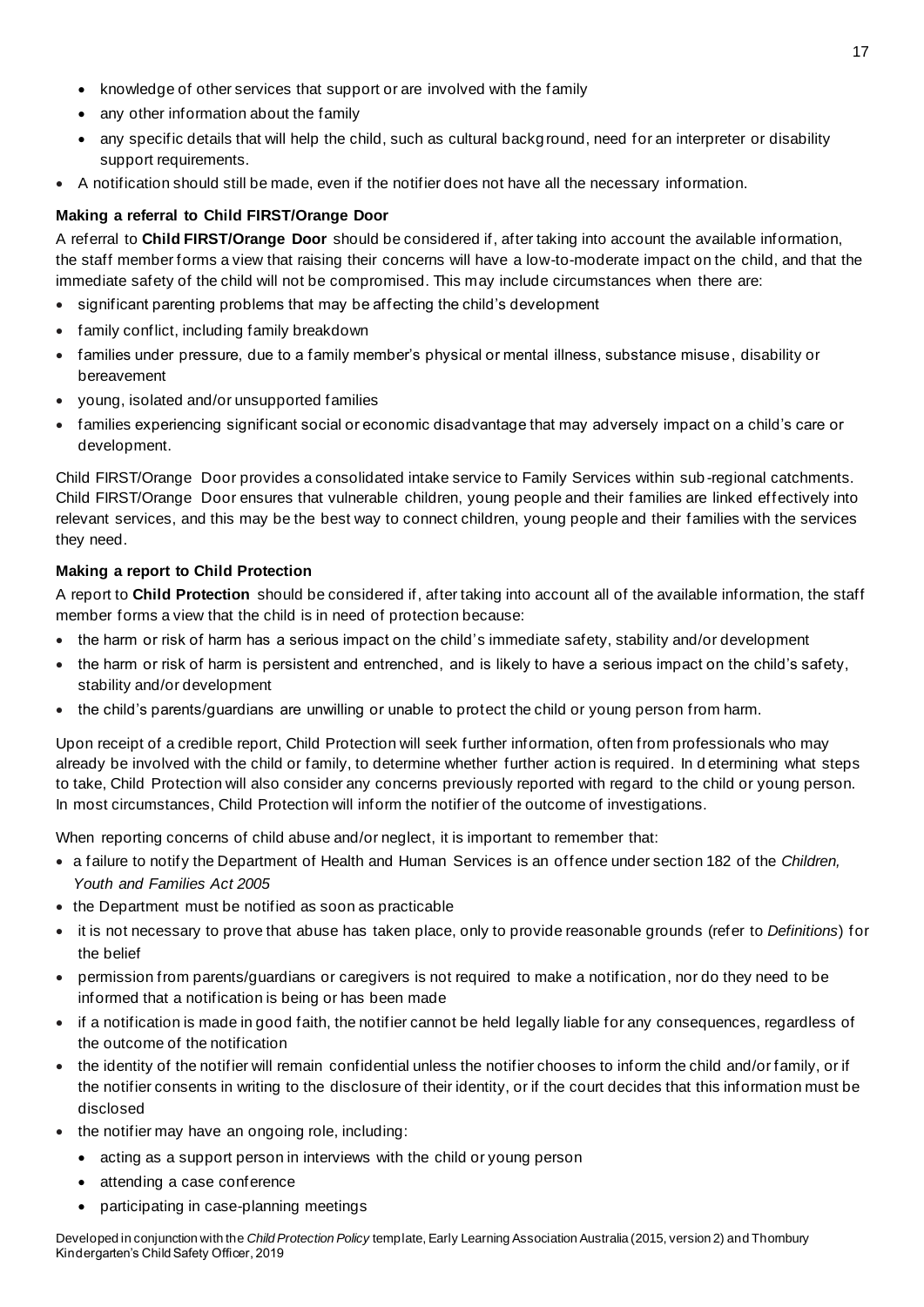- continuing to monitor the child's behaviour and their interactions with others
- observing/monitoring the conditions of a protective court order that may relate to access or contact with a parent/guardian
- liaising with other professionals and child protection officers in relation to a child or young person's wellbeing
- providing written reports for case-planning meetings or court proceedings in relation to the child's wellbeing or progress.

### **Notifying the Department of Education**

An Approved Provider should notify the Regulatory Authority of any circumstance arising at the service that poses a risk to the health, safety or wellbeing of a child or children attending the service (Regulation 175 (2) (c) including:

- occurrences of sexualised play between children
- where children are being or may be at risk of being subjected to physical, emotional or sexual abuse including instances where children are observed displaying concerning behaviour that may indicate they are being subject to abuse.

### **Notifying the Commission for Children and Young People**

- A snapshot of an organisation's obligations under the CCYP Reportable Conduct Scheme<sup>10</sup>:
	- **NOTIFY**
	- − You must notify the Commission within **3 business days** of becoming aware of a reportable allegation
	- **INVESTIGATE**
	- − You must investigate an allegation subject to police clearance on criminal matters or matters involving family violence.
	- − You must advise the Commission who is undertaking the investigation
	- − You must manage the risks to children
	- **UPDATE**
	- − Within **30 calendar days** you must provide the Commission detailed information about the reportable allegation and any action you have taken.
	- **OUTCOMES**
	- − You must notify the Commission of the investigation findings and any disciplinary action the head of entity has taken (or the reasons no action was taken)

<sup>10</sup> https://ccyp.vic.gov.au/reportable-conduct-scheme/

Developed in conjunction with the *Child Protection Policy* template, Early Learning Association Australia (2015, version 2) and Thornbury Kindergarten's Child Safety Officer, 2019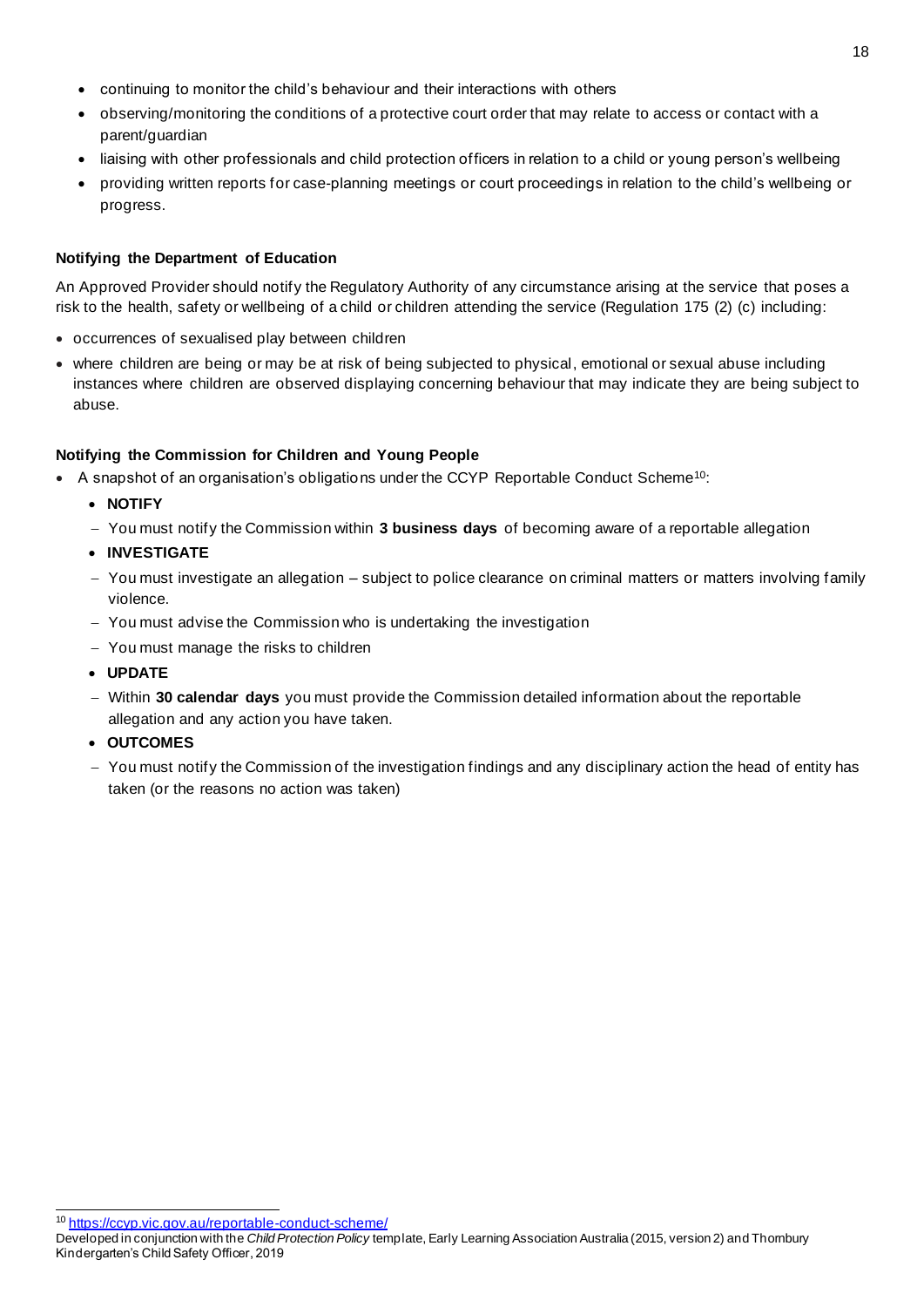# **ATTACHMENT 4 Child Safety Review Checklist**

### **6. CHILD SAFE STANDARD 1: ACTION PLAN TEMPLATE**

Action Plan Lead name: Child Safety Officer, CoM

Action Plan review date:Desktop review July 2018, full review November /December 2018

| <b>Child Safe Standard</b>                                                        | Does TK<br>meet the<br>Standard?<br><b>YES/NO</b> | What action(s) does the school need to take to better meet<br>the Standards?                                                                                                                                                                                                                                                | <b>Responsibility</b><br>(Who)         | <b>Responsibility</b><br>(When) |
|-----------------------------------------------------------------------------------|---------------------------------------------------|-----------------------------------------------------------------------------------------------------------------------------------------------------------------------------------------------------------------------------------------------------------------------------------------------------------------------------|----------------------------------------|---------------------------------|
| 1. Strategies to embed<br>an organizational<br>culture of child                   |                                                   | 2017 CoM all complete online training modules<br>2017 staff all complete online training modules                                                                                                                                                                                                                            | CSO, COM,<br>DIRECTOR,<br><b>STAFF</b> | Term 4 2017                     |
| safety, through                                                                   |                                                   | Engage Child Safety seven standards training for CoM                                                                                                                                                                                                                                                                        |                                        | Term 2 2018                     |
| effective leadership<br>arrangements                                              |                                                   | 2018 staff and CoM complete online training modules/update as<br>required                                                                                                                                                                                                                                                   | CSO, COM,<br>DIRECTOR,<br><b>STAFF</b> |                                 |
|                                                                                   |                                                   | Ensure strategic direction, vision and mission includes child<br>safety as a key goal.                                                                                                                                                                                                                                      | CSO                                    |                                 |
|                                                                                   |                                                   | To further embed the child safety culture a staff member should<br>be appointed to the Child Safety role.                                                                                                                                                                                                                   |                                        | Term 4 2107 -<br>ongoing        |
|                                                                                   |                                                   | Review role and submit to CoM for comment and Approval                                                                                                                                                                                                                                                                      | CSO, CoM                               | Term 4 2017                     |
|                                                                                   |                                                   | Include child safety as a regular newsletter item.<br>Promote child safety as an ethical imperative that is everyone's<br>responsibility. For example, child safety could be included in<br>all position descriptions and documents on roles and                                                                            | CSO                                    | Ongoing<br>Ongoing              |
|                                                                                   |                                                   | responsibilities for board members, staff and volunteers.<br>Have systems to regularly review and improve child safety                                                                                                                                                                                                      | CSO                                    |                                 |
|                                                                                   |                                                   | policies and practices, particularly following any incidents.                                                                                                                                                                                                                                                               | CSO, Staff liaison,<br>Director        | Term $1 - 2,2018$               |
|                                                                                   |                                                   |                                                                                                                                                                                                                                                                                                                             |                                        |                                 |
|                                                                                   |                                                   | Policies and practices prioritise child safety and promote shared                                                                                                                                                                                                                                                           | CSO, Director<br>CSO, Policies         | Ongoing                         |
| 2. A Child Safe Policy<br>or Statement of<br>Commitment to<br><b>Child Safety</b> |                                                   | responsibility - not just at a leadership level - by outlining all<br>staff and volunteer responsibilities<br>A statement of commitment to child safety should be included as                                                                                                                                               |                                        |                                 |
|                                                                                   |                                                   | part of a child safe policy. This statement affirms the<br>organisation's commitment to child safety by clearly stating that<br>the organisation has zero tolerance for child abuse, is committed<br>to acting in children's best interests and keeping them safe, and<br>actively works to empower children.               | CSO                                    | Term 3 2017                     |
|                                                                                   |                                                   | Communicate the statement or policy publicly. For example, on<br>websites, newsletters, annual reports, mission or vision<br>statements, and recruitment advertisements and welcome<br>packs<br>Statement of commitment to be updated with latest changes -<br>staff taking on the CSO role, training that has taken place, | CSO                                    | Term 1 2018                     |
|                                                                                   |                                                   | plans for the yearetc.                                                                                                                                                                                                                                                                                                      |                                        |                                 |
|                                                                                   |                                                   | Ensure board members, staff and volunteers are aware of the<br>organisation's child safe policy and its key provisions. For<br>example include child safety material in staff induction<br>information and welcome packs.                                                                                                   | CSO, Director                          | Term 2 2018                     |
|                                                                                   |                                                   |                                                                                                                                                                                                                                                                                                                             |                                        |                                 |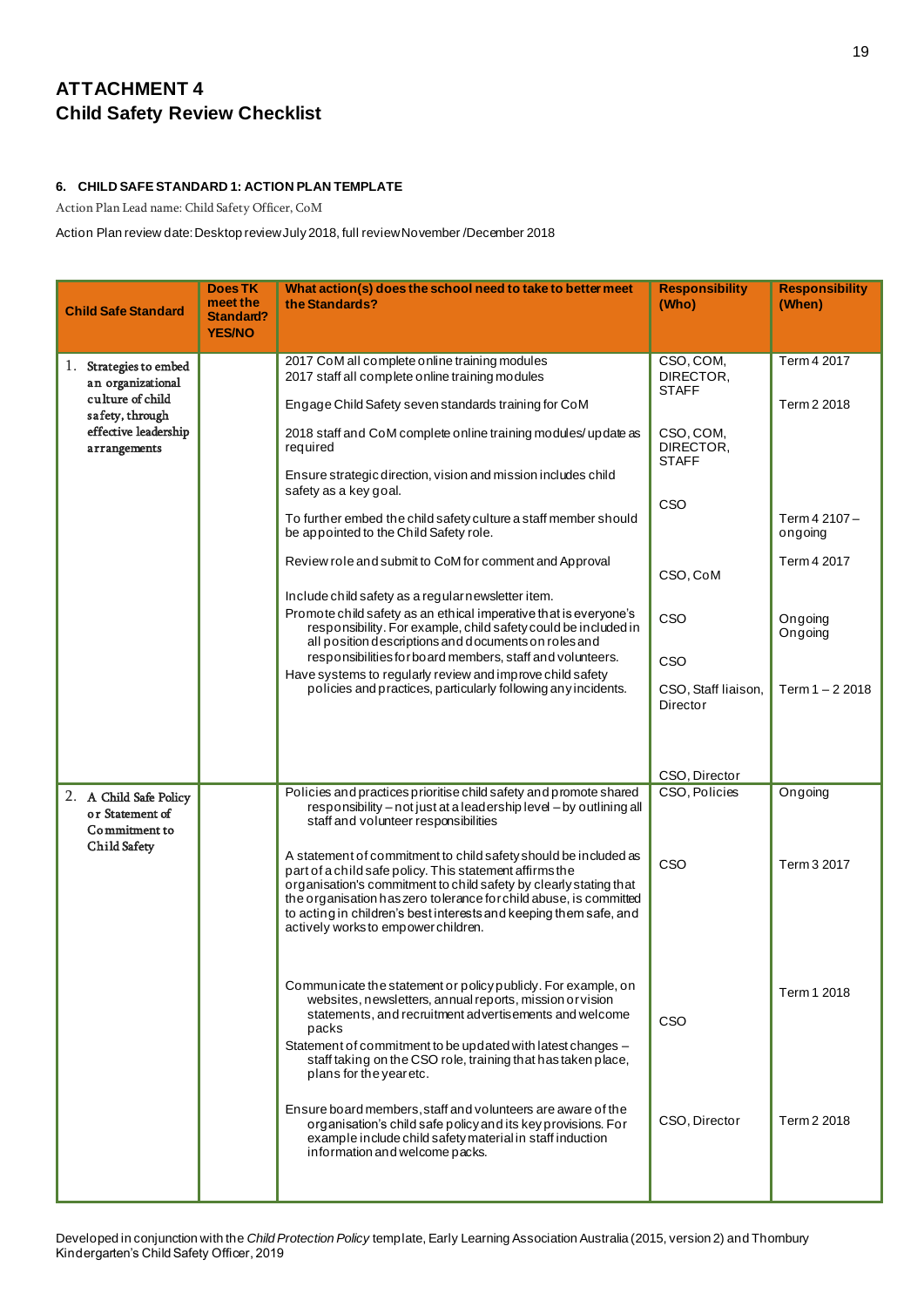| 3. A Code of Conduct<br>that establishes<br>clear expectations<br>for appropriate<br>behavior with<br>children                                                   | The Code of conduct needs to be signed by all staff, COM,<br>volunteers AND Families.<br>Build ownership and commitment to the code of conduct, for<br>example by having staff, volunteers, families and children<br>contribute to the development of the code of conduct,<br>including by providing feedback on draft codes of conduct.<br>staff, volunteers, families and children understand culturally safe<br>behaviour and relationships with Aboriginal children and children<br>from culturally and/or linguistically diverse backgrounds<br>Staff, volunteers, families and children understand safe<br>behaviour and relationships with children with a disability<br>Needs to be read and signed by students on placement. AS to<br>add to list<br>CoC sent out with packs at the AGM for collection and stored on<br>file                                                                                                                                                                                                                                                                                                                                                                                                                                                                                                                                                                                                                                                                                                                                                                                                                                                                                                                                                                                                                                                                                                                                                                                                                                                                                                                                                                                                                                                                                                                                                                                                                                                                                                                                                                                                                                                                                                                                                    | CSO,<br>(Check with AS re<br>this list)<br>CSO, AS | Term 4 2017<br>Term 1 2018                                                                                                                                                                 |
|------------------------------------------------------------------------------------------------------------------------------------------------------------------|------------------------------------------------------------------------------------------------------------------------------------------------------------------------------------------------------------------------------------------------------------------------------------------------------------------------------------------------------------------------------------------------------------------------------------------------------------------------------------------------------------------------------------------------------------------------------------------------------------------------------------------------------------------------------------------------------------------------------------------------------------------------------------------------------------------------------------------------------------------------------------------------------------------------------------------------------------------------------------------------------------------------------------------------------------------------------------------------------------------------------------------------------------------------------------------------------------------------------------------------------------------------------------------------------------------------------------------------------------------------------------------------------------------------------------------------------------------------------------------------------------------------------------------------------------------------------------------------------------------------------------------------------------------------------------------------------------------------------------------------------------------------------------------------------------------------------------------------------------------------------------------------------------------------------------------------------------------------------------------------------------------------------------------------------------------------------------------------------------------------------------------------------------------------------------------------------------------------------------------------------------------------------------------------------------------------------------------------------------------------------------------------------------------------------------------------------------------------------------------------------------------------------------------------------------------------------------------------------------------------------------------------------------------------------------------------------------------------------------------------------------------------------------------|----------------------------------------------------|--------------------------------------------------------------------------------------------------------------------------------------------------------------------------------------------|
| 4. Screening,<br>supervision,<br>training and other<br>human resource<br>practices that<br>reduce the risk of<br>child abuse by new<br>and existing<br>personnel | AS to check if all staff have completed 7 standards training. All<br>future staff will need to be checked. Induction needs to include<br>CP element. AS to check if a reference check was done on all<br>staff at time of employment. If not, or there is no proof then staff<br>will be asked to supply new references and checks will be done<br>(MBC to explain at staff meeting). AS/JD to document our hiring<br>procedure with note to child safe standard 4 eg child safe<br>language in our advertising and child safe interview questions,<br>references checked, WWCC and AFP as necessary as well as<br>induction procedure and training plans in regard to CP.<br>As well as in individual staff files AS to develop a simple<br>spreadsheet that lists all staff and COM training in this area eg<br>staff who attended recent Child Wise training and MBC recent<br>Family violence training.<br>Provide induction and training in recognising and responding to<br>child abuse for leadership, relevant management, staff and<br>volunteers, including what to do if an allegation is made or a<br>concern raised or staff observe abusive behaviour to wards a<br>child.<br>Design and adhere to recruitment and selection processes<br>that focus on:<br>factors that may indicate a risk to child safety, such<br>reluctance to undergo a Working with Children Check or<br>to provide evidence of a Working with Children Check<br>understanding of child safety<br>understanding of and respect for Aboriginal culture<br>understanding of and respect for cultural and/or<br>linguistic diversity<br>understanding of and respect for the needs of children<br>with a disability<br>declaration of prior conduct, including of any disciplinary<br>action taken against them by an employer, any finding of<br>improper or unprofessional conduct by them by any<br>court or tribunal of any kind, and/or any investigations<br>they have been subject to by an employer, law<br>enforcement agency, any integrity body, or similar in<br>Australia or in another country<br>undertaking face-to-face interviews<br>police record checks (including personal identification<br>checks)<br>checking referees and qualifications<br>use of probation periods<br>references to the organisation's commitment to child<br>safety in recruitment advertisements.<br>Staff survey/family survey<br>Regularly assess organisational child safety training needs,<br>for example through questionnaires, or as part of regular<br>performance review processes. Ensure staff and volunteers<br>understand the importance of cultural safety for Aboriginal<br>peoples, for example by encouraging awareness of and<br>ability to talk about Aboriginal history and stories. | AS                                                 | Draft 1/11/2016<br>Final15/12/2016<br>I have not been<br>able to find<br>evidence of this.<br>I believe Staff<br>liaison (LB) was<br>working on a<br>spreadsheet for<br>training register. |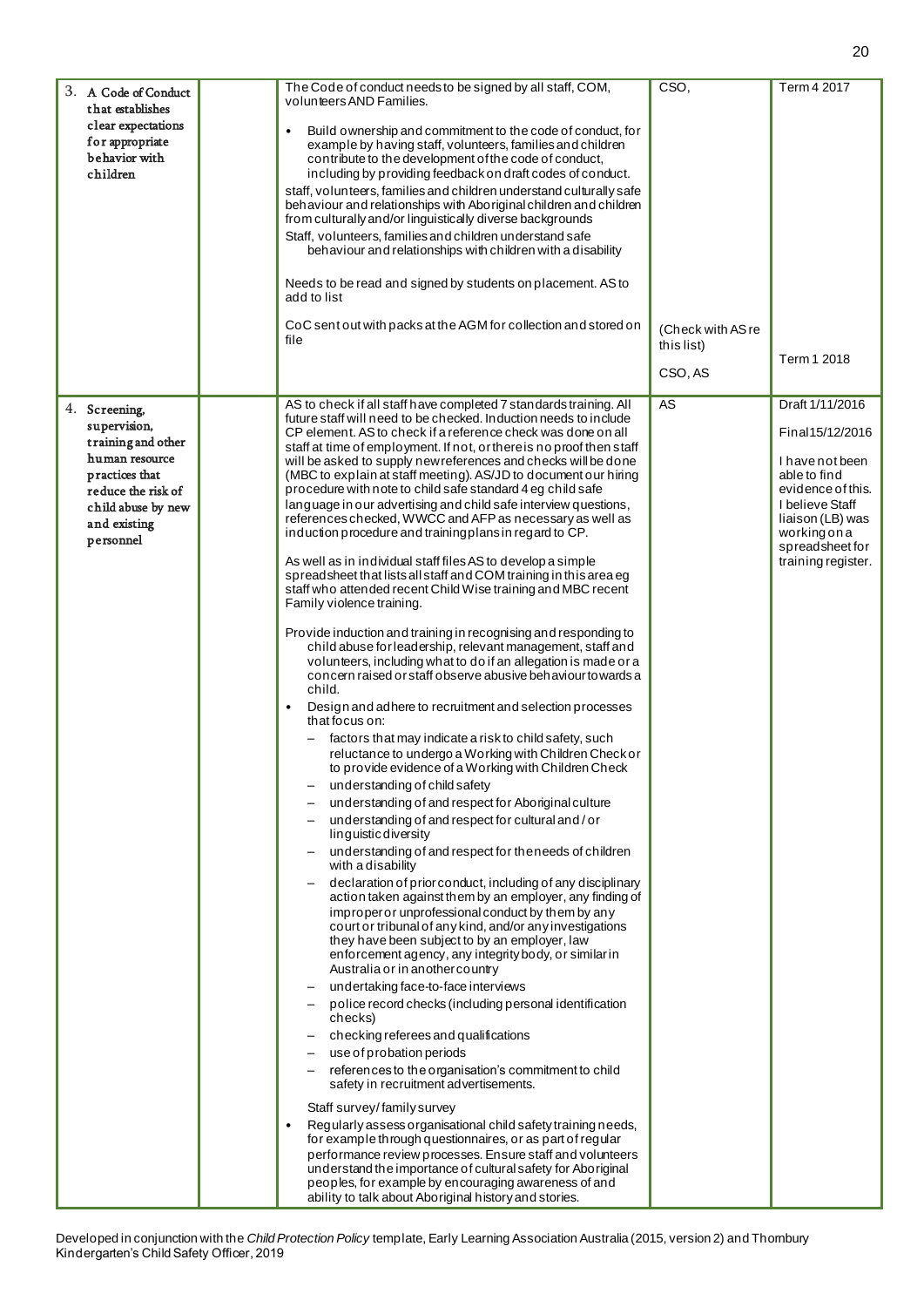|                                                                             | $\bullet$<br>$\bullet$<br>$\bullet$ | Support staff to build resilience and cope with child abuse<br>incidences, for example through training and counselling.<br>Regularly provide information, training and education for<br>board members, staff and volunteers about child safety on a<br>needs basis, including:<br>what child abuse is<br>how to identify and reduce child abuse risks<br>understanding and appreciating Aboriginal culture and<br>other cultures and languages they may engage with in<br>their role<br>the importance of ensuring culturally safe environments<br>for children from culturally and/or linguistically diverse<br>backgrounds, and how to promote this<br>the importance of ensuring safe environments for<br>children with a disability, and how to promote this<br>what constitutes inappropriate behaviour between<br>children, such as inappropriate sexualised play, bullying<br>and fighting<br>What is inappropriate behaviour between children and<br>adults, with reference to the code of conduct?<br>Induction processes to inform new staff and volunteers<br>about child safety policies and processes, including the code<br>of conduct.<br>Provide ongoing training, support, supervision and<br>performance management for all personnel. For example,<br>ask specific questions about understanding of child safety<br>protocols during performance review processes.<br>Provide all personnel with training on how to 'ask the<br>question' to children of all cultures and appropriate follow-up<br>$\arctan 11$<br>Use culturally inclusive recruitment practices, for example by<br>gaining advice from Aboriginal, culturally and/orlinguistically<br>diverse communities and people with a disability on position<br>descriptions and selection criteria to increase the appeal of a<br>position to these groups.<br>Specifically welcome applications from Aboriginal peoples,<br>people from culturally and/or linguistically diverse<br>backgrounds and people with a disability.<br>Ensure interview questions are asked which aim to uncover<br>applicants' understanding of child safety.<br>During interviews, emphasise the culture of valuing child<br>safety and the expectations of staff responsibilities, to<br>underscore its importance to theorganisation. |               |             |
|-----------------------------------------------------------------------------|-------------------------------------|---------------------------------------------------------------------------------------------------------------------------------------------------------------------------------------------------------------------------------------------------------------------------------------------------------------------------------------------------------------------------------------------------------------------------------------------------------------------------------------------------------------------------------------------------------------------------------------------------------------------------------------------------------------------------------------------------------------------------------------------------------------------------------------------------------------------------------------------------------------------------------------------------------------------------------------------------------------------------------------------------------------------------------------------------------------------------------------------------------------------------------------------------------------------------------------------------------------------------------------------------------------------------------------------------------------------------------------------------------------------------------------------------------------------------------------------------------------------------------------------------------------------------------------------------------------------------------------------------------------------------------------------------------------------------------------------------------------------------------------------------------------------------------------------------------------------------------------------------------------------------------------------------------------------------------------------------------------------------------------------------------------------------------------------------------------------------------------------------------------------------------------------------------------------------------------------------------------------------------------------------------------------------------------------------|---------------|-------------|
| 5. Processes for<br>responding to and<br>reporting suspected<br>child abuse | $\bullet$                           | Promote to staff, volunteers, children and families a confidential<br>reporting culture for suspected abuse by ensuring the<br>organisation's leaders take responsibility for incidents at all<br>levels<br>Maintain adequate record keeping of child safety issues and<br>responses of any incidents, for example in an Excel<br>spread sheet or 'log book' that is appropriately stored to<br>protect the privacy of children.<br>Ensure processes for reporting suspected child abuse are<br>appropriate, clear and robust, and that children and families<br>feel comfortable following them. This includes:<br>step by step guides for staff outlining when and to whom<br>a report must be made<br>requirements for accurate recording of relevant<br>information and actions taken<br>clear criteria for assessing how and when to report to<br>leadership and authorities (the police and/or child<br>protection), which comply with all legal requirements<br>instituting strategies to make people feel safe and<br>comfortable reporting suspected abuse, for example by<br>designating a person, such as a Child Safety Officer /<br>Champion, for staff and children to contact to discuss a<br>suspected abuse or child safety concern.                                                                                                                                                                                                                                                                                                                                                                                                                                                                                                                                                                                                                                                                                                                                                                                                                                                                                                                                                                                                                                             | CSO, Director | Term 2 2018 |

<sup>&</sup>lt;sup>11</sup> Asking the question refers to asking whether people are Aboriginal.

Developed in conjunction with the *Child Protection Policy* template, Early Learning Association Australia (2015, version 2) and Thornbury Kindergarten's Child Safety Officer, 2019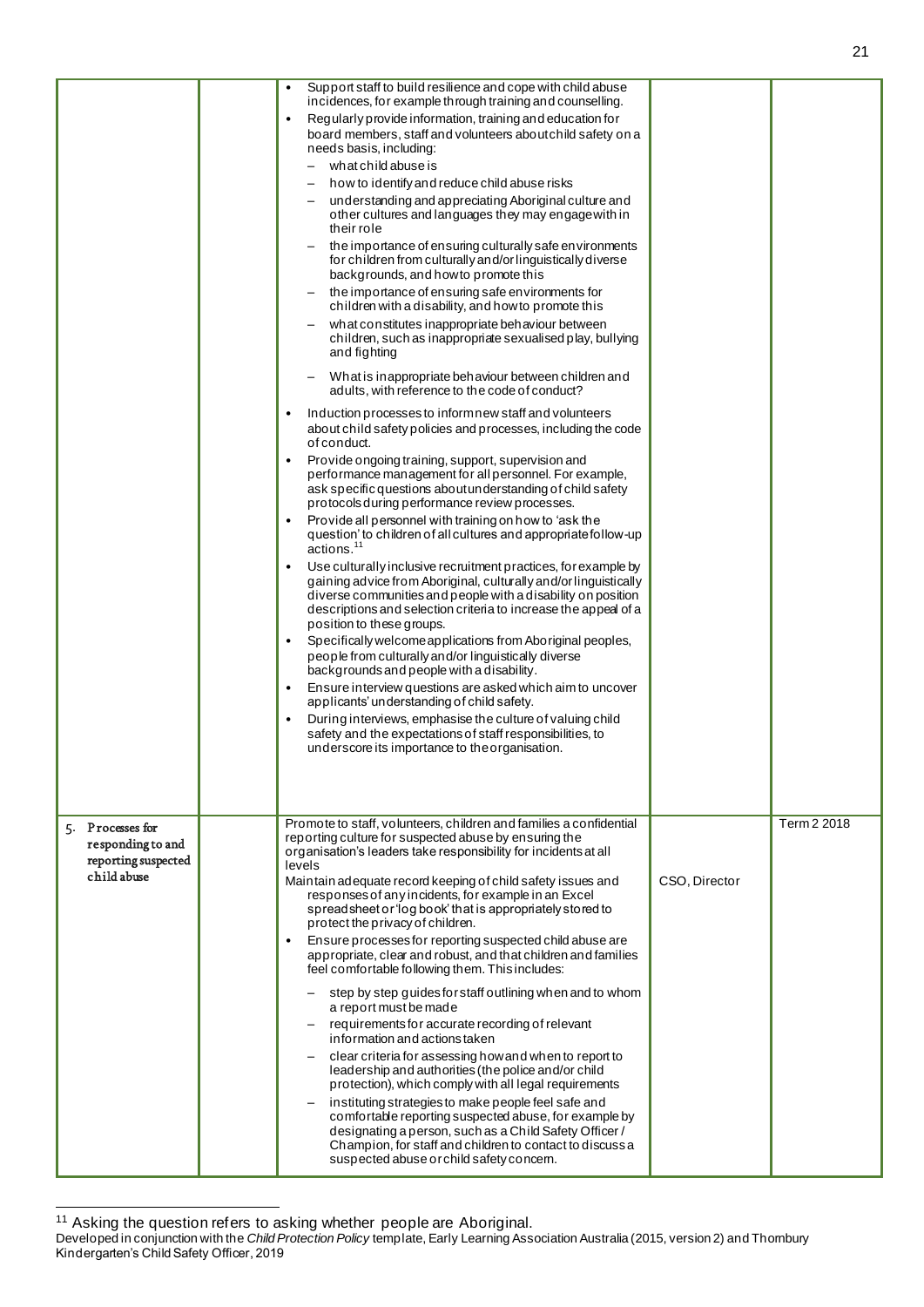|                                                                                                | Publicise and make accessible for families and children<br>avenues for reporting incidents or concerns. For example,<br>information could be included in welcome packs and/or on<br>the organisation's website.<br>Train relevant staff and volunteers in how to report<br>suspected child abuse, and ensure they can identify signs of<br>children at risk of abuse.<br>Institute a feedback process for staff, volunteers, children<br>and families on organisational policies and procedures for<br>reporting abuse, recognising particular needs of Aboriginal<br>peoples, people from culturally and/or linguistically diverse<br>backgrounds and people with a disability.                                                                                                                                                                                                                                                                                                                                                                                                                                                                                                                                                                                                                                                                                                                                                                                                                                                                                                                                                                      |                                 |                          |
|------------------------------------------------------------------------------------------------|-------------------------------------------------------------------------------------------------------------------------------------------------------------------------------------------------------------------------------------------------------------------------------------------------------------------------------------------------------------------------------------------------------------------------------------------------------------------------------------------------------------------------------------------------------------------------------------------------------------------------------------------------------------------------------------------------------------------------------------------------------------------------------------------------------------------------------------------------------------------------------------------------------------------------------------------------------------------------------------------------------------------------------------------------------------------------------------------------------------------------------------------------------------------------------------------------------------------------------------------------------------------------------------------------------------------------------------------------------------------------------------------------------------------------------------------------------------------------------------------------------------------------------------------------------------------------------------------------------------------------------------------------------|---------------------------------|--------------------------|
| 6. Strategies to<br>identify and reduce<br>or remove risks of<br>child abuse                   | Director, CSO and staff to look at risk assessment from a CP<br>point of view in regard to normal service, BK, incursions,<br>excursions, parent/career volunteers, students on placement.<br>Involve OHS rep for advice, CoM perspective<br>Ensure clear and accessible processes for evaluating risks<br>posed by situations and activities appropriate to the<br>organisation, its size and resources, physical and online<br>environments, and the characteristics of the children to<br>whom it provides services.<br>Developing, recording and communicating clear processes<br>for removing risks to children (for example, rules on online<br>communications that could be included in the code of<br>conduct or child safe policy, removing staff or volunteers<br>who may pose a risk).<br>Provide relevant staff and volunteers with training in<br>identifying child abuse risks, for example blocked-off/out-of-<br>sight spaces (especially rooms with doors that can be<br>locked), overnight stays, and opportunities for physical<br>contact, such as sports coaching and personal care.<br>Engage methods for continual improvement in how risks are<br>managed by learning from past lessons, including policy<br>review and staff training.<br>A risk management approach driven through endorsement<br>and ownership by management, including responsibility for<br>risk identification and response in position descriptions.<br>Ensure supervision requirements for staff and volunteers<br>who work with children.<br>Include statements about shared responsibility for<br>management of risks in all position descriptions. | Director, CSO,<br>OHS all staff | $Term 1 - Term3$<br>2018 |
| 7. Strategies to<br>promote the<br>participation and<br>$\mathbf{em}$ powerment of<br>children | AS to document processes/activities staff are using to empower<br>children. Info to be included in Strat plan, QIP (Please see AS<br>feedback via selfaudit tool)<br>Provide children with child-appropriate and accessible<br>information about what child abuse is, their rights to make<br>decisions about their body and their privacy, that no one has a<br>right to injure them, and how they can raise concerns about<br>abuse<br>Consider access and culturally appropriate language,<br>photographs and artwork for Aboriginal children, children<br>from culturally and/or linguistically diverse backgrounds and<br>children with a disability when drafting communications<br>materials.<br>RAP to be developed<br>$\bullet$<br>Raise awareness in the community about children's rights,<br>for example through staff conversations with families and<br>communications such as websites and newsletters.<br>children feel safe, empowered and taken seriously if they<br>raise concerns                                                                                                                                                                                                                                                                                                                                                                                                                                                                                                                                                                                                                                                 | CSO, AS, staff                  | Term 1 - 3 2018          |